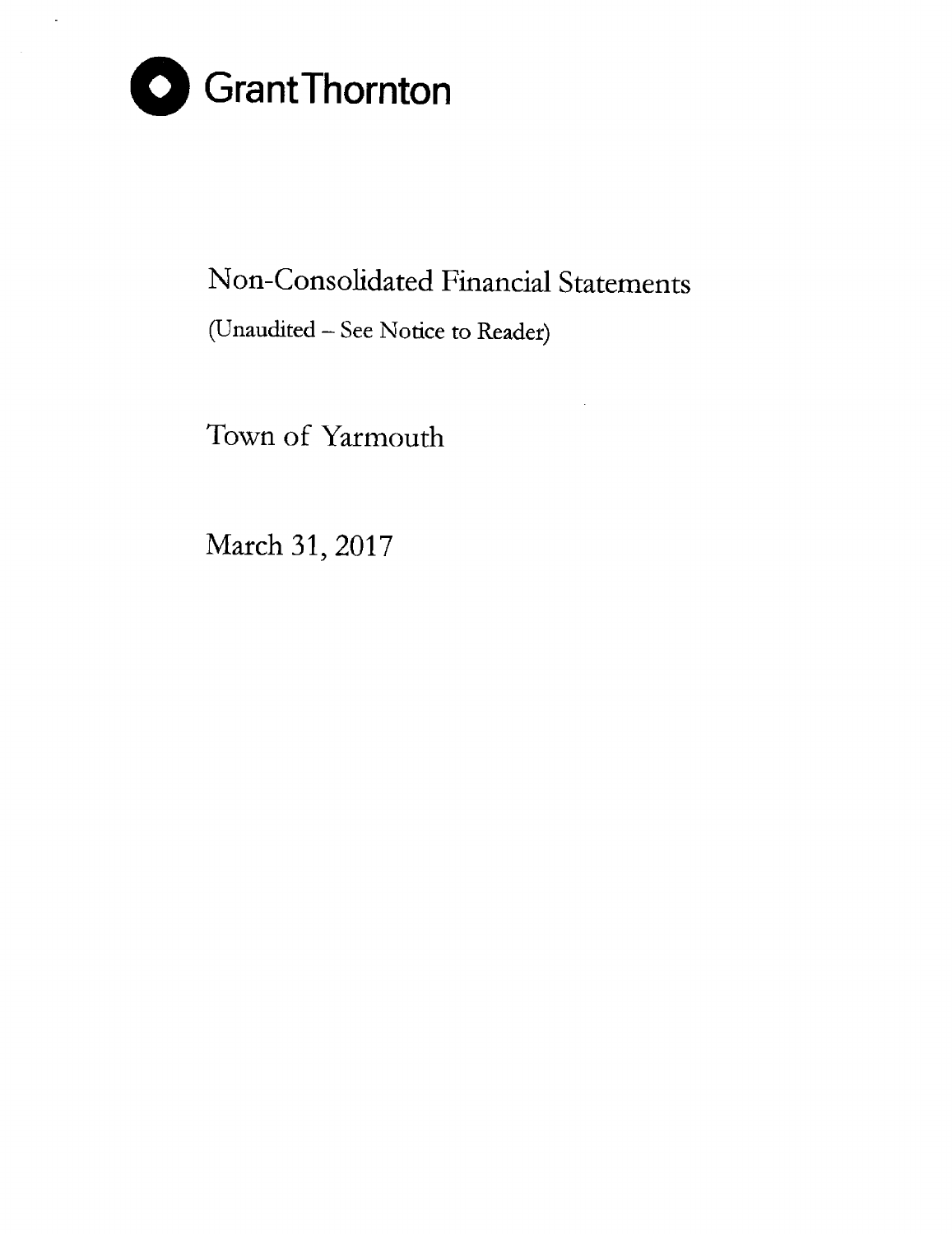Town of Yarmouth

l.

 $\sim$   $\sim$ 

# **Contents**

|                                                                   | Page          |
|-------------------------------------------------------------------|---------------|
| Notice to Reader                                                  | 1             |
| <b>General Section</b>                                            |               |
| Non-Consolidated Statement of Operations                          | 2             |
| Non-Consolidated Operating Fund Balance Sheet                     | $3 - 4$       |
| Non-Consolidated General Capital Fund Balance Sheet               | 5             |
| Non-Consolidated Statement of Investment in Capital Assets        |               |
| Non-Consolidated Tangible Capital Assets                          | $\frac{6}{7}$ |
| Non-Consolidated School Capital Fund Balance Sheet                | 8             |
| Non-Consolidated Schedules to Statement of Operations             | $9 - 14$      |
| <b>Water Utility</b>                                              |               |
| Non-Consolidated Statement of Operations                          | 15            |
| Non-Consolidated Operating Fund Balance Sheet                     | 16            |
| Non-Consolidated Capital Fund Balance Sheet                       | 17            |
| Non-Consolidated Tangible Capital Assets                          | 18            |
| Non-Consolidated Statement of Investment in Capital Assets        | 18            |
| Non-Consolidated Schedules to Statement of Operations             | $19 - 20$     |
| <b>Trust and Special Funds</b>                                    |               |
| Non-Consolidated Trust Fund Balance Sheet                         | 21            |
| Non-Consolidated Statement of Trust Fund Reserves                 | 21            |
| Non-Consolidated Capital Reserve Fund Balance Sheet               | 22            |
| Non-Consolidated Statement of Capital Reserve Fund                | 22            |
| Non-Consolidated Operating Reserve Fund Balance Sheet             | 23            |
| Non-Consolidated Statement of Operating Reserve Fund              | 23            |
| Notes to the Non-Consolidated Financial Statements                | $24 - 25$     |
| Other                                                             |               |
| Non-Consolidated Schedule of Debenture Debt Charges and Term Debt | 26            |

 $\hat{\boldsymbol{\theta}}$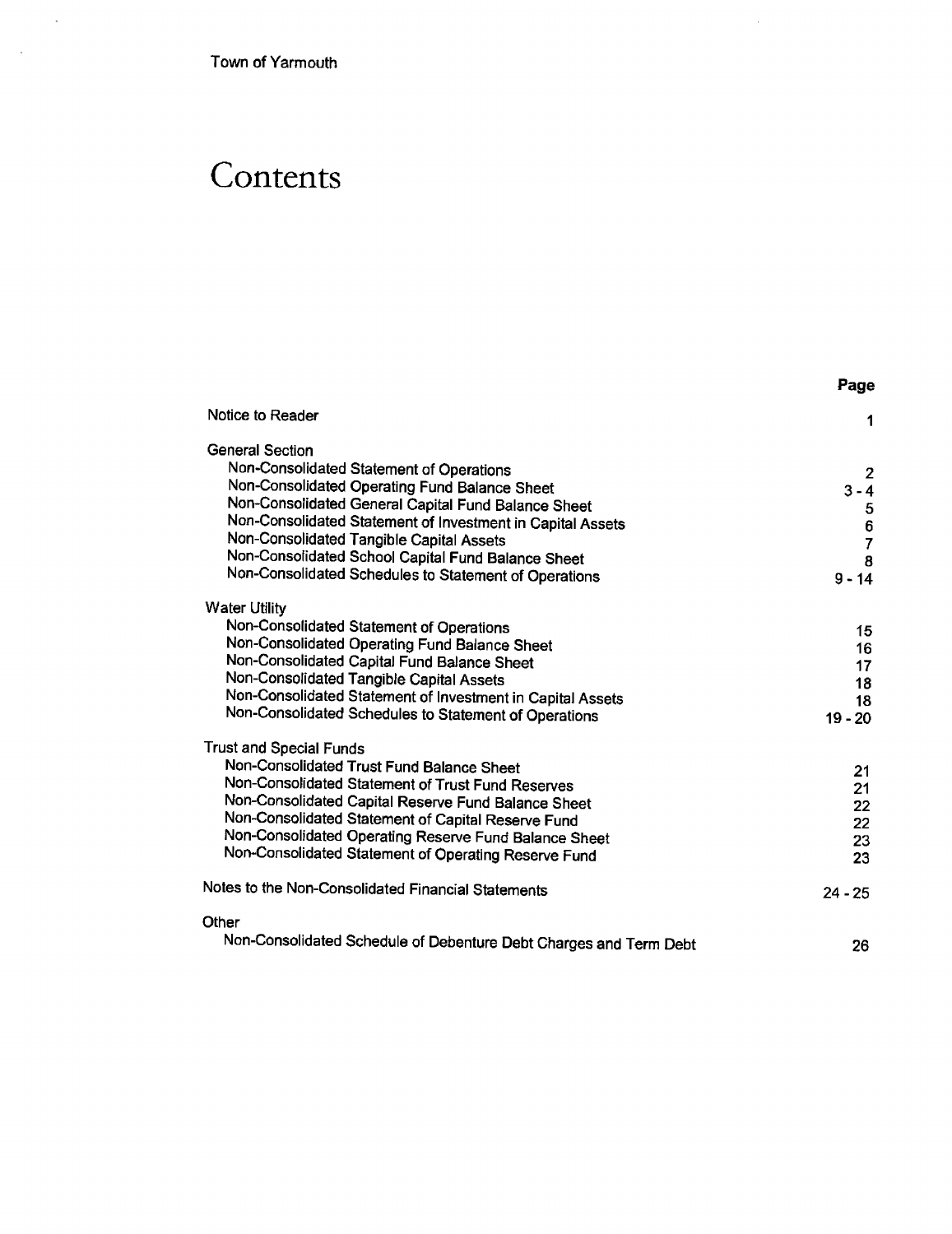

# Notice to Reader Grant Thornton LLP

328 Main Street, PO Box 297 Yarmouth, NS B5A 482 T (902) 742-7842 F (902) 742-0224 www.GrantThomton.ca

On the basis of information provided by management, we have compiled the non-consolidated Operating Fund and Capital Fund balance sheets of the General Fund, the Water Utility, Trust Funds and Reserve Funds of the Town of Yarmouth as at March 31, 2017 and the nonconsolidated statement of operations for the year then ended.

We have not performed an audit or a review engagement in respect of these financial statements and, accordingly, we express no assurance thereon.

Readers are cautioned that these statements may not be appropriate for their purposes.

Yarmouth, Canada October 5, 2017

Great Thouston 11P

Chartered Professional Accountants Licensed Public Accountants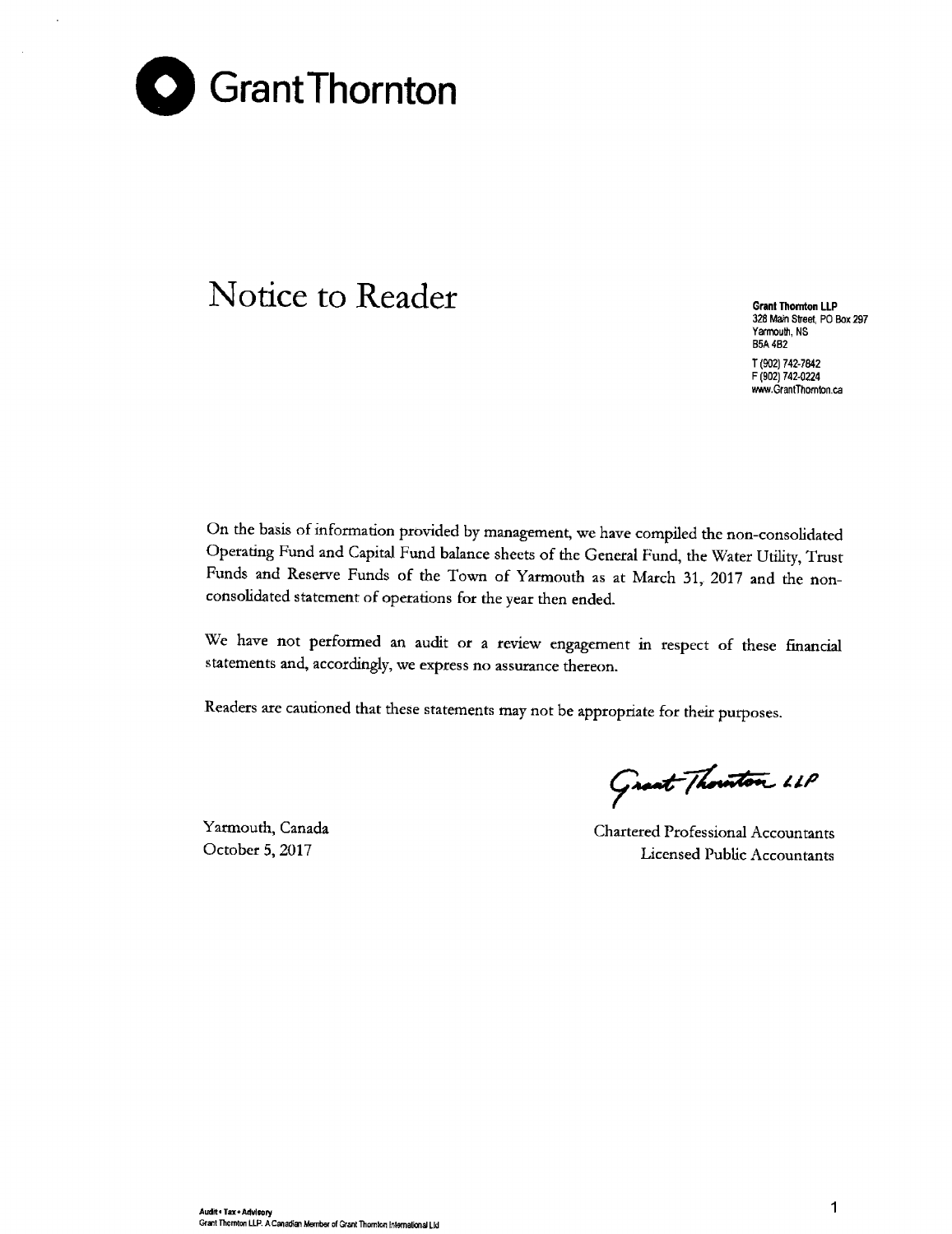(Unaudited – See Notice to Reader)

| Year Ended March 31                                            |                   | 2016          |                    |
|----------------------------------------------------------------|-------------------|---------------|--------------------|
|                                                                | <b>Budget</b>     | <b>Actual</b> | Actual             |
| Revenues                                                       |                   |               |                    |
| Taxes                                                          | \$12,253,574      | \$12,190,088  | \$12,414,489       |
| Grants in lieu of taxes                                        | 1,104,420         | 1,080,602     | 1,105,013          |
| Services provided to other governments                         | 765,000           | 748,352       | 743,093            |
| Sales of services                                              | 47,500            | 30,622        | 20,744             |
| Other revenue from own sources<br>Unconditional transfers from | 2,223,753         | 2,088,314     | 2,140,133          |
| other governments<br>Conditional transfers from federal/       | 728,187           | 728,191       | 728,189            |
| provincial governments                                         | 28,000            | 178,683       | 43,129             |
| Other transfers                                                | 209,664           | 127,412       | 134,664            |
|                                                                | 17,360,098        | 17,172,264    | <u>17,329,</u> 454 |
| <b>Expenses</b>                                                |                   |               |                    |
| General government services                                    | 1,654,141         | 1,684,839     | 1,655,831          |
| <b>Protective services</b>                                     | 4,898,036         | 4,718,219     | 4,802,343          |
| <b>Transportation services</b>                                 | 1,986,859         | 1,854,087     | 1,756,245          |
| Environmental health services                                  | 2,338,554         | 2,293,255     | 2,382,239          |
| Environmental development services                             | 1,659,698         | 1,852,333     | 1,861,785          |
| Recreation and cultural services                               | 880,247           | 896,377       | 782,294            |
| <b>Fiscal services</b>                                         | 3,942,118         | 3,839,838     | 4,256,209          |
|                                                                | <u>17,359,653</u> | 17,138,948    | 17,496,946         |
| Annual surplus (deficit) before the undernoted                 | 445               | 33,316        | (167, 492)         |
| Other pension recovery                                         |                   | 167,614       | 235,958            |
| Annual surplus                                                 | 445               | 200,930       | 68,466<br>S        |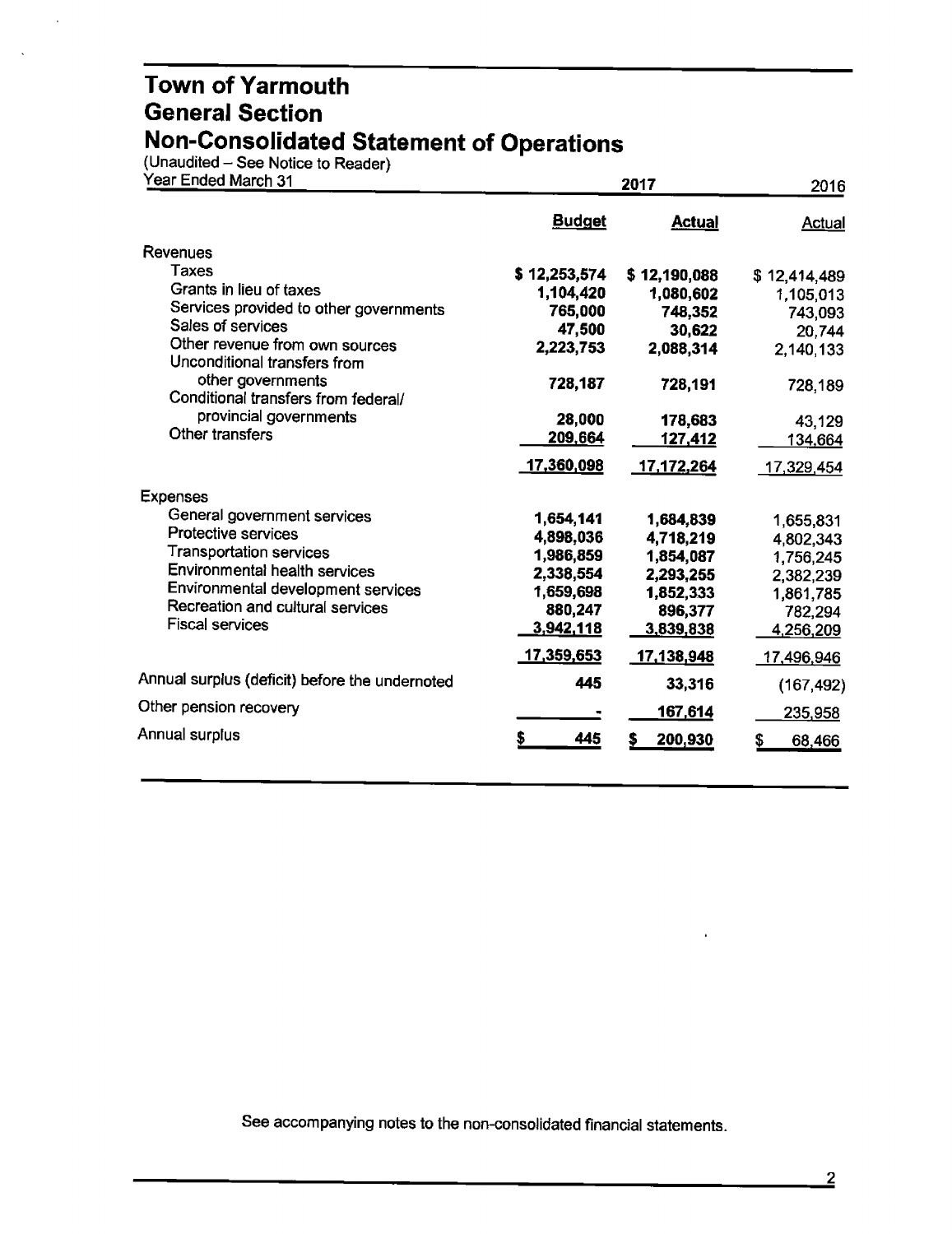#### **Town of Yarmouth General Section Non-Consolidated Operating Fund Balance Sheet**

(Unaudited – See Notice to Reader

| March 31                                                                      | 2017            | 2016           |
|-------------------------------------------------------------------------------|-----------------|----------------|
| <b>Assets</b>                                                                 |                 |                |
| Cash and cash equivalents                                                     | \$2,179,257     | \$1,663,469    |
| Receivables                                                                   |                 |                |
| Taxes receivable (Note 1)                                                     | 572,846         | 670,845        |
| Sewer rates receivable (Note 2)                                               | 285,895         | 206,213        |
| Other local governments                                                       | 93,453          | 55,374         |
| Due from controlled and non-controlled agencies (Note 3)<br>Other receivables | 63,322          | 276,290        |
| Trade accounts                                                                | 177,670         | 414,264        |
| <b>HST</b>                                                                    | 154,402         | <u>199,726</u> |
|                                                                               | 1,347,588       | 1,822,712      |
| Other assets                                                                  |                 |                |
| Pension benefit asset                                                         | 439,072         | 271,458        |
| Prepaid expenses                                                              | <u>48,856</u>   | <u>17,928</u>  |
|                                                                               | 487,928         | 289,386        |
|                                                                               | 4,014,773<br>S. | \$3,775,567    |
|                                                                               |                 |                |

On Behalf of the Town Council

 $\left\{\begin{array}{ccc} \begin{array}{ccc} \end{array} \right. & \begin{array}{ccc} \end{array}$  Mayor

Administrator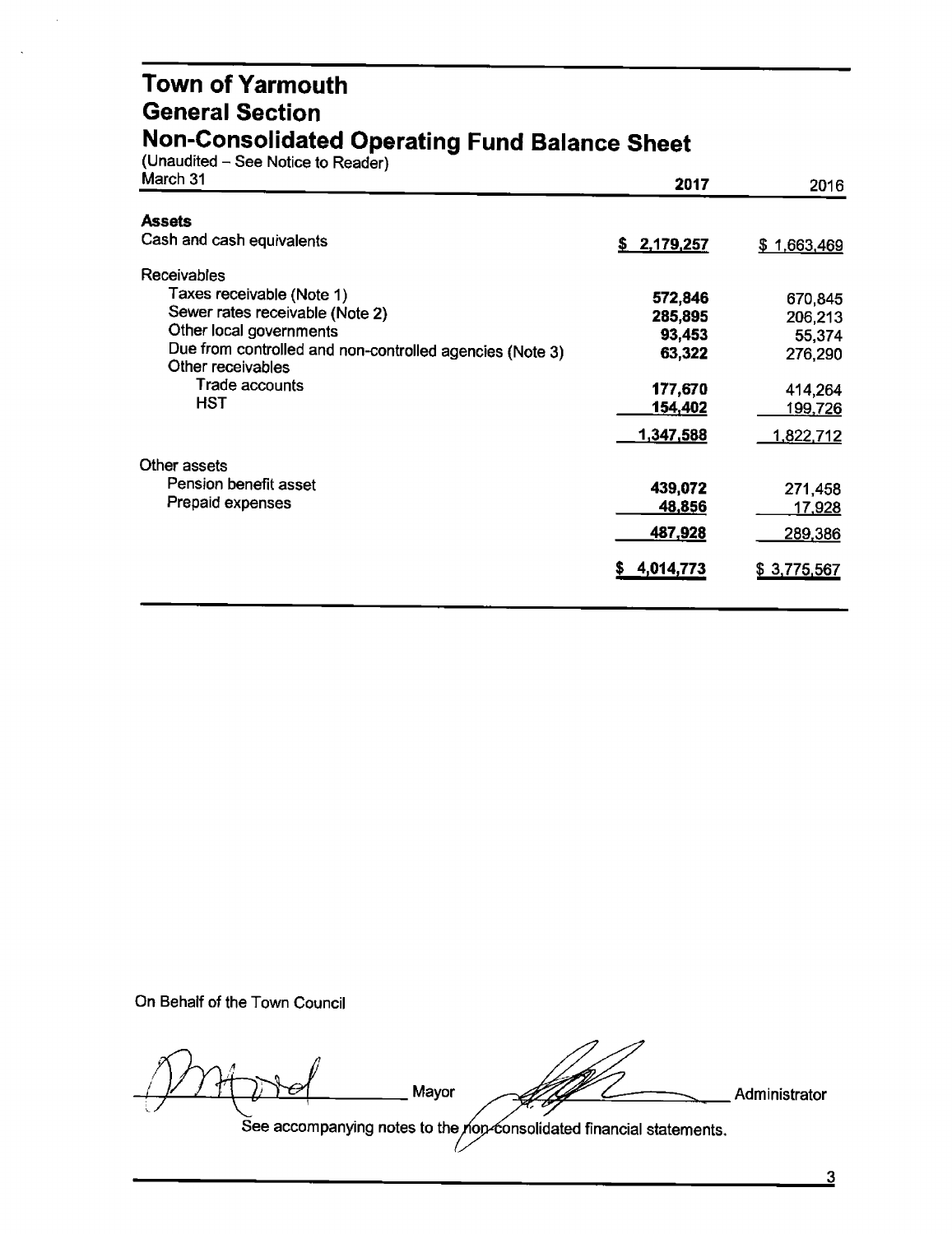#### **Town of Yarmouth General Section Non-Consolidated Operating Fund Balance Sheet**

(Unaudited – See Notice to Reader)

| March 31                                               | 2017           | 2016          |
|--------------------------------------------------------|----------------|---------------|
| <b>Liabilities</b>                                     |                |               |
| Federal Government and its agencies                    | \$<br>513,781  | \$<br>424,493 |
| Provincial Government and its agencies                 | 221,000        | 221,000       |
| Due to controlled and non-controlled agencies (Note 3) | 75,974         |               |
| Due to own funds (Note 4)                              | 422,418        | 611,880       |
| Trade accounts                                         | 1,096,369      | 1,033,042     |
|                                                        | 2,329,542      | 2,290,415     |
| Other liabilities                                      |                |               |
| Prepayment of taxes                                    | 108,470        | 78,162        |
| Deferred revenue                                       | 115,448        | 192,143       |
| Neighborhood Improvement Program                       | 505            | 505           |
| Post-employment benefit obligations                    | <u>755,290</u> | 709,754       |
|                                                        | 979,713        | 980,564       |
| <b>Surplus</b>                                         |                |               |
| Accumulated surplus (Note 5)                           |                |               |
|                                                        | 705,518        | 504,588       |
|                                                        | 4,014,773<br>s | \$3,775,567   |
|                                                        |                |               |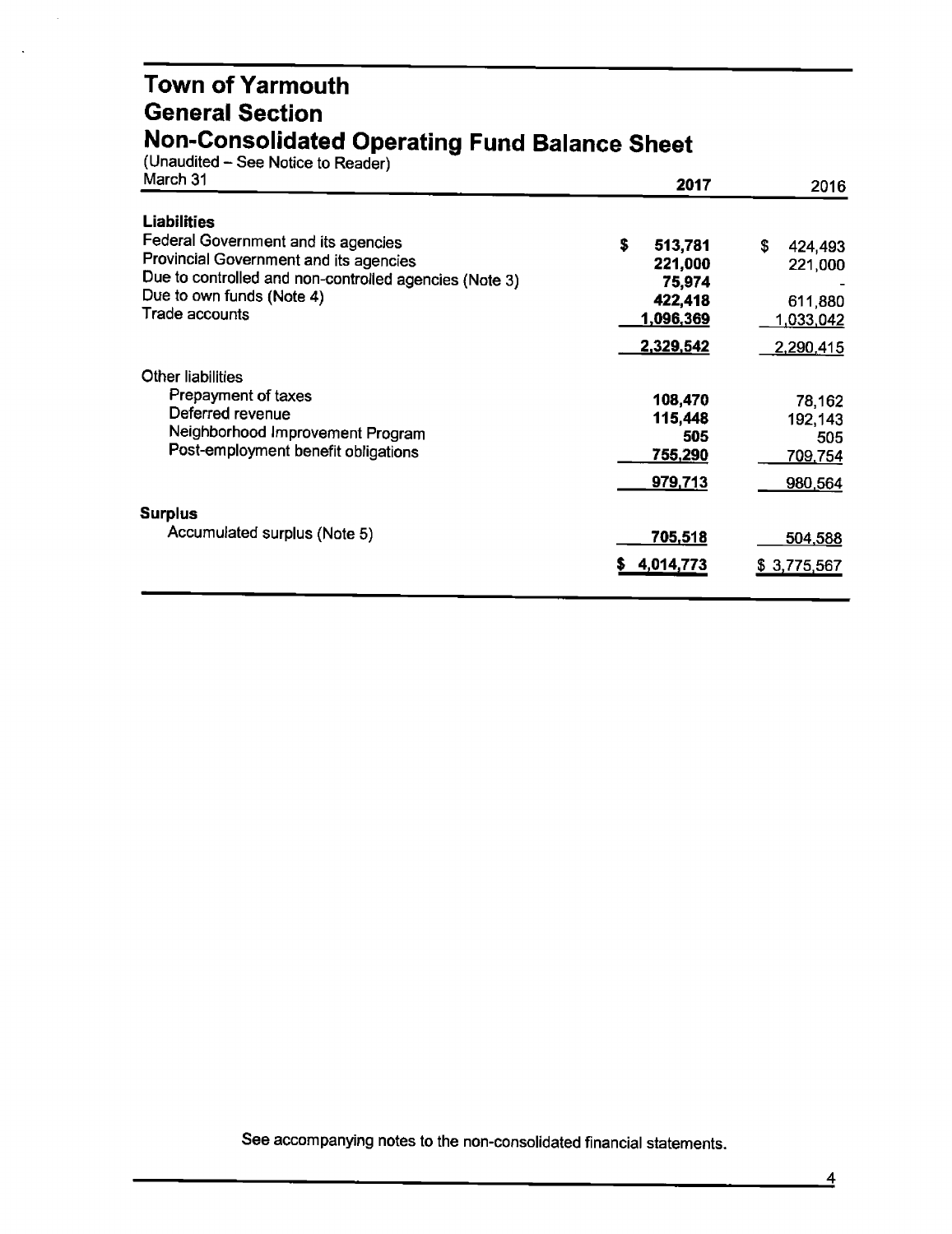#### **Town of Yarmouth General Section Non-Consolidated General Capital Fund Balance Sheet**

(Unaudited – See Notice to Reader)

| March 31                                                                                     | 2017                         | 2016            |
|----------------------------------------------------------------------------------------------|------------------------------|-----------------|
| <b>Assets</b>                                                                                |                              |                 |
| Cash and cash equivalents                                                                    | 1,776,565<br>S.              | \$<br>1,759,808 |
| Properties acquired at tax sale                                                              | 75,984                       | 75,984          |
| Tangible capital assets held for sale<br>Tangible capital assets (Page 7)                    | 105,477<br><u>43,882,254</u> | 48,000          |
|                                                                                              | 44,063,715                   | 43,893,145      |
|                                                                                              |                              | 44,017,129      |
|                                                                                              | \$45,840,280                 | 45,776,937      |
| <b>Liabilities</b><br>Accounts payable                                                       |                              |                 |
| Payable to Operating Fund                                                                    | \$<br>549,449                | S<br>441,679    |
| Yarmouth Waterfront Development Corporation<br>Accrued interest on Brooklyn Street debenture | 452,447                      | 452,447         |
|                                                                                              | <u>12,427</u>                | <u>14,</u> 418  |
|                                                                                              | 1,014,323                    | 908,544         |
| Long-term debt (Note 6 and Page 26)<br>Debentures issued to the Nova Scotia Municipal        |                              |                 |
| <b>Finance Corporation</b>                                                                   | 2,166,667                    | 2,566,667       |
| <b>Equity</b>                                                                                |                              |                 |
| Investment in capital assets (Page 6)                                                        | 42,659,290                   | 42,301,726      |
|                                                                                              | \$45,840,280                 | 45,776,937      |
|                                                                                              |                              |                 |

On Behalf of the Town Council

 $-$ 

Administrator

See accompanying notes to the non-Conselidated financial statements.

Mayor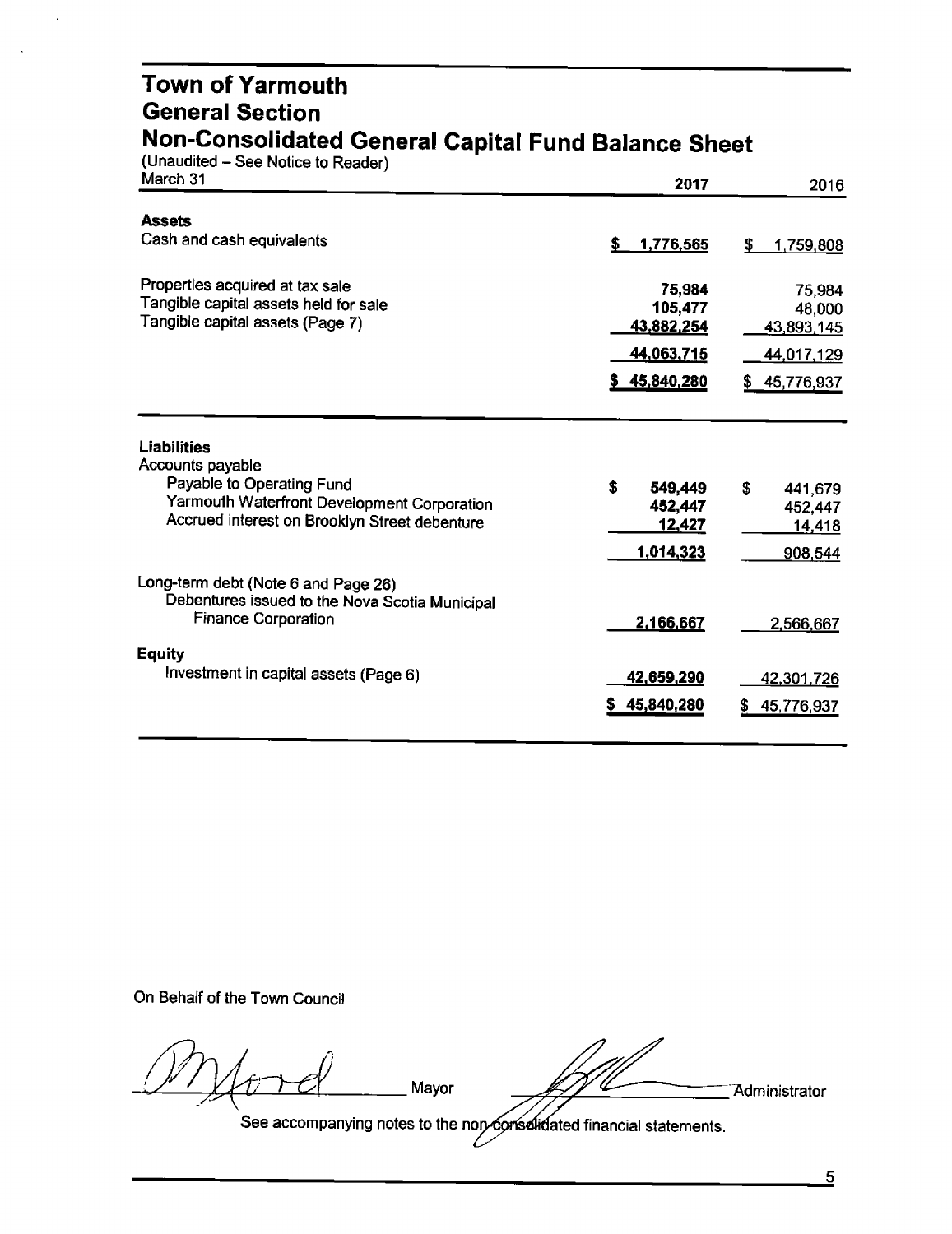#### **Town of Yarmouth General Section Non-Consolidated Statement of Investment in Capital Assets**

(Unaudited – See Notice to Reader)

| Year Ended March 31                                                                                                                                                                                                                                                                                                                                                                                                                                                      | 2017                                                                                                      | 2016                                                                                                                          |
|--------------------------------------------------------------------------------------------------------------------------------------------------------------------------------------------------------------------------------------------------------------------------------------------------------------------------------------------------------------------------------------------------------------------------------------------------------------------------|-----------------------------------------------------------------------------------------------------------|-------------------------------------------------------------------------------------------------------------------------------|
| Balance, beginning of year                                                                                                                                                                                                                                                                                                                                                                                                                                               | 42,301,726<br>s                                                                                           | \$<br>41,547,359                                                                                                              |
| Term debt retired<br>Interest earned<br>Province of Nova Scotia - Nova Scotia Moves<br>Province of Nova Scotia - Connect2<br>Atlantic Canada Opportunities Agency - downtown revitalization<br>Transfer of South Centennial Elementary School property<br>Canada - Nova Scotia Gas Tax Agreement<br>Gain on disposal of tangible capital assets<br>Amortization<br><b>Transfer from Operating Fund</b><br>Transfer of Brooklyn Street debenture<br>Principal<br>Interest | 400,000<br>16,760<br>108,676<br>50,000<br>581,576<br>(2, 257, 925)<br>1,630,554<br>(133, 333)<br>(38,743) | 400,000<br>17,172<br>14,000<br>45,000<br>44,103<br>559,701<br>13,561<br>(2, 138, 374)<br>1,977,305<br>(133, 333)<br>(44, 768) |
| Balance, end of year                                                                                                                                                                                                                                                                                                                                                                                                                                                     | 357,565<br>42,659,290                                                                                     | <u>754,367</u><br>42,301,726                                                                                                  |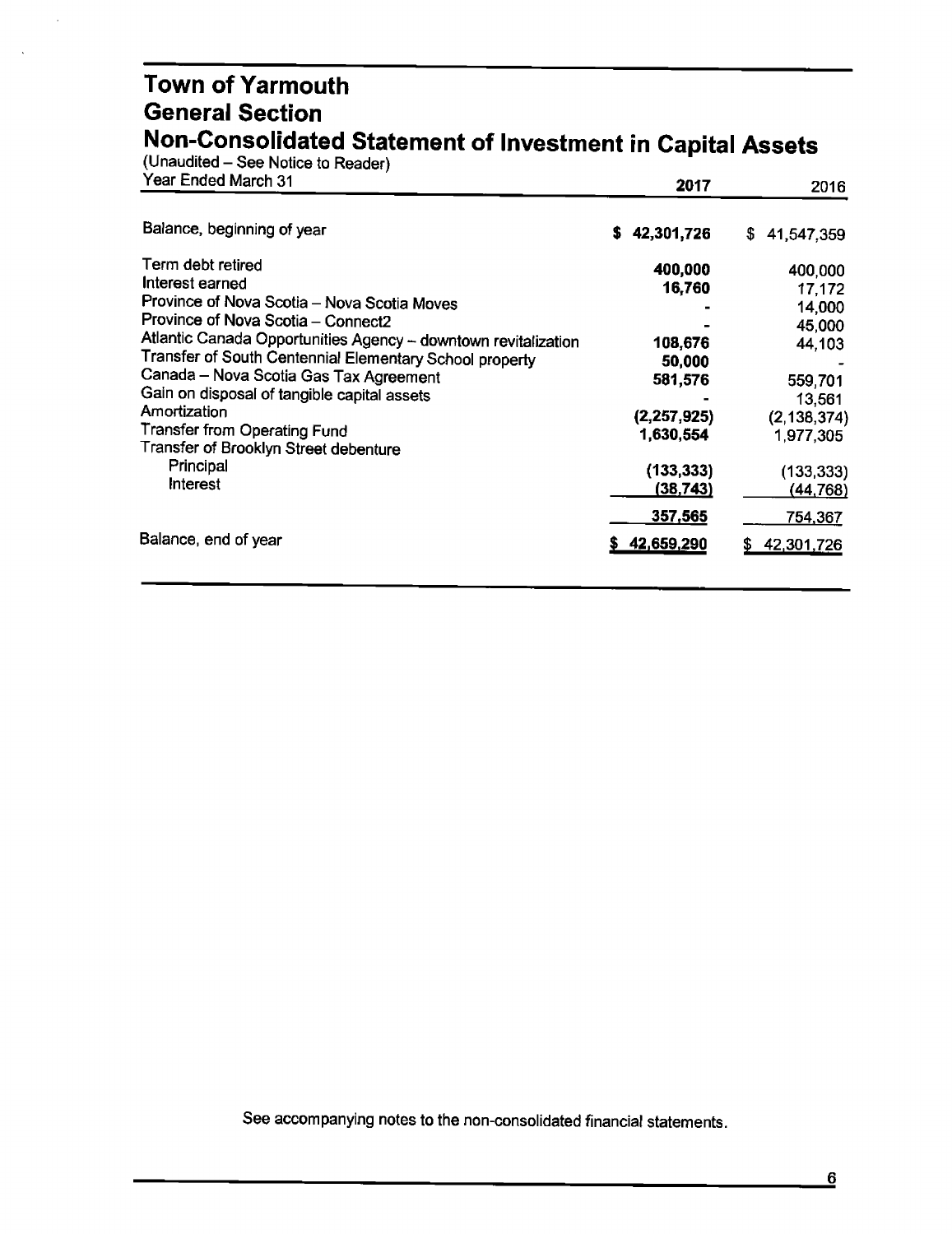#### Town of Yarmouth General Section Non-Consolidated Tangible Capital Assets

(Unaudited – See Notice to Reader)

| March 31                                                                                                                                           |                                                         |                                                                                             |                                                                            | 2017                                                                                    | 2016                                                                       |
|----------------------------------------------------------------------------------------------------------------------------------------------------|---------------------------------------------------------|---------------------------------------------------------------------------------------------|----------------------------------------------------------------------------|-----------------------------------------------------------------------------------------|----------------------------------------------------------------------------|
|                                                                                                                                                    | <b>Useful</b><br><u>Life</u>                            | <u>Cost</u>                                                                                 | <b>Accumulated</b><br><b>Amortization</b>                                  | <b>Net Book</b><br><u>Value</u>                                                         | Net Book<br>Value                                                          |
| Land<br>Land improvements<br>Municipal buildings<br><b>Buildings - Events Shelter</b><br>Buildings - Plants<br>Landfill<br>Machinery and equipment | Indefinite<br>25<br>25-40<br>25<br>20-25<br>25<br>10-15 | \$<br>3,979,529<br>3,870,714<br>11,608,047<br>84,704<br>1,648,437<br>2,005,637<br>3,680,004 | S<br>1,463,112<br>3,499,597<br>30,383<br>567,754<br>1,366,996<br>2,078,768 | S<br>3,979,529<br>2,407,602<br>8,108,450<br>54,321<br>1,080,683<br>638,641<br>1,601,236 | S<br>3,968,519<br>2,200,615<br>8,232,734<br>57,710<br>1,151,920<br>672,919 |
| <b>Vehicles</b><br>Wharves<br><b>Engineered structures</b><br>Streets, roads and curbs                                                             | $5 - 10$<br>25<br>25                                    | 513,591<br>3,120,160<br>11,335,083                                                          | 386,968<br>2,247,550<br>3,640,469                                          | 126,623<br>872,610                                                                      | 993,947<br>341,025<br>976,538                                              |
| Traffic and street lights<br><b>Sidewalks</b><br>Sewer lines<br>Dam                                                                                | 25<br>25<br>50<br>25                                    | 969,217<br>5,217,474<br>21,026,195<br>776,224                                               | 268,971<br>2,348,647<br>8,601,236<br>149,562                               | 7,694,614<br>700,246<br>2,868,827<br>12,424,959<br>626,662                              | 7,728,050<br>604,979<br>3,075,264<br>12,886,896<br>657,707                 |
| Work in progress                                                                                                                                   |                                                         | 697,251<br>\$70,532,267                                                                     | \$26,650,013                                                               | 697,251<br>\$43,882,254                                                                 | 344,322<br>\$43,893,145                                                    |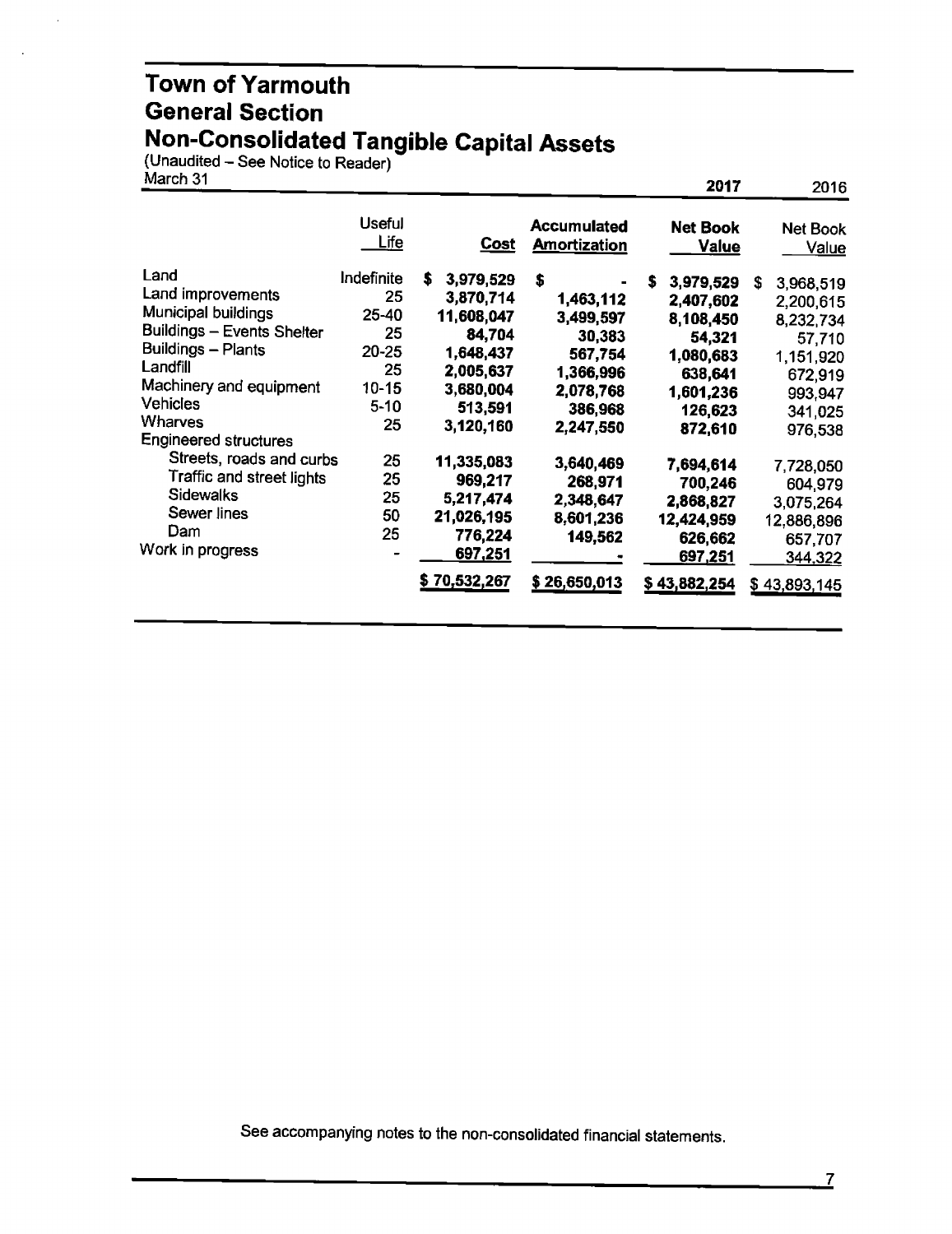#### **Town of Yarmouth General Section Non-Consolidated School Capital Fund Balance Sheet** (Unaudited – See Notice to Reader) March 31 2016 2017 2018 2017 2018 Assets

| ------<br>School buildings                    | 361,684 | \$1,078,936 |
|-----------------------------------------------|---------|-------------|
| <b>Equity</b><br>Investment in capital assets | 361,684 | \$1,078,936 |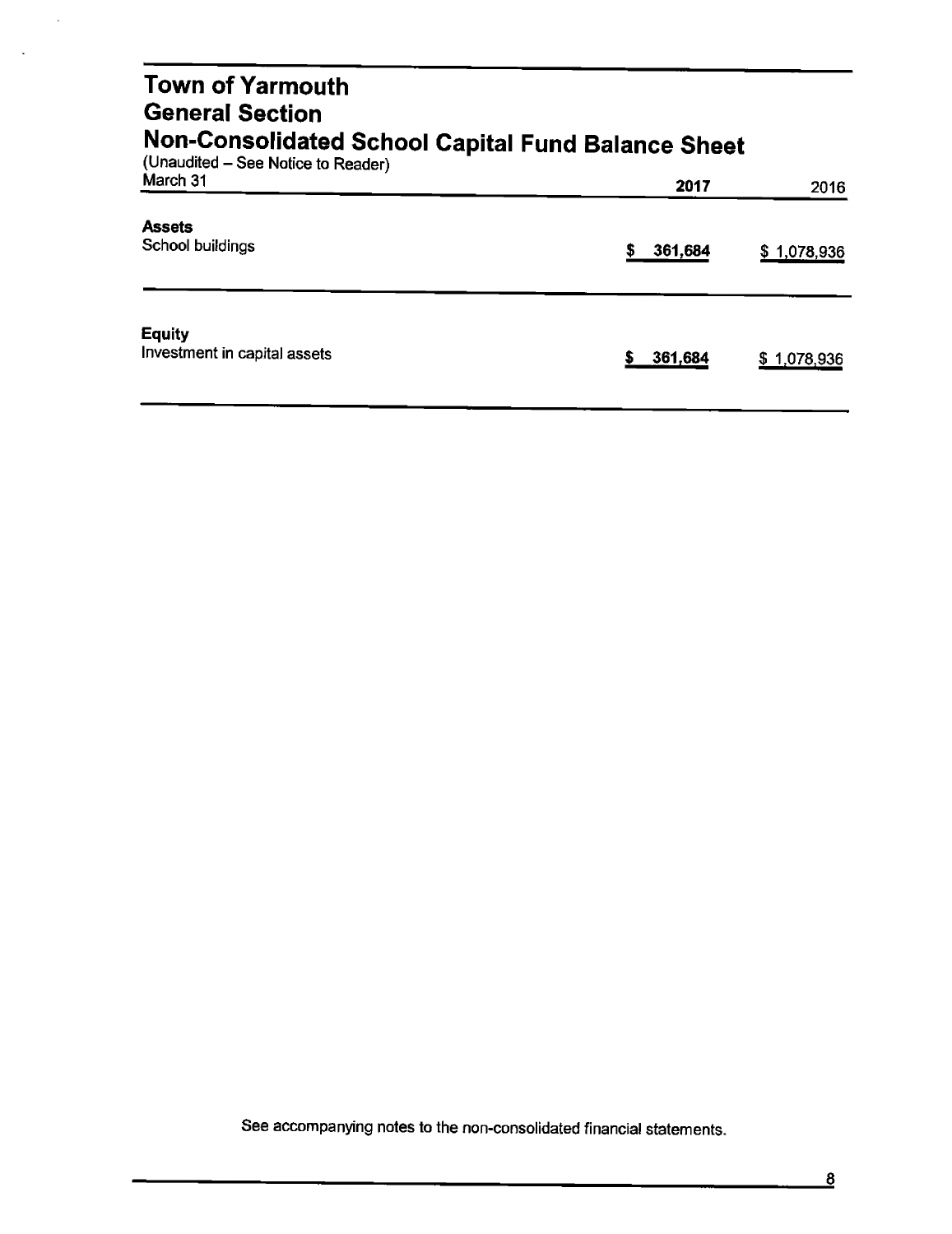(Unaudited – See Notice to Reader)

| Year Ended March 31 |                                                                   |                   | 2016              |                 |
|---------------------|-------------------------------------------------------------------|-------------------|-------------------|-----------------|
|                     |                                                                   | <b>Budget</b>     | <b>Actual</b>     | <b>Actual</b>   |
| 1.                  | Taxes                                                             |                   |                   |                 |
|                     | Assessable property                                               |                   |                   |                 |
|                     | <b>Residential</b>                                                | S.<br>4,511,396   | 4,500,405<br>S.   | S.<br>4,724,665 |
|                     | Commercial                                                        |                   |                   |                 |
|                     | Based on taxable assessments<br>Resource                          | 5,578,330         | 5,584,816         | 5,711,911       |
|                     | Forest and farm acreage                                           | 221               | 160               | 160             |
|                     | Taxable assessments                                               | 10,832            | 10,371            | 10,910          |
|                     | Area rates                                                        |                   |                   |                 |
|                     | Garbage collection<br>Sewer rates                                 | 500,000           | 497,580           | 502,585         |
|                     |                                                                   | 1,345,000         | 1,282,266         | 1,073,985       |
|                     |                                                                   | <u>11,945,779</u> | <u>11,875,598</u> | 12,024,216      |
|                     | <b>Business property</b>                                          |                   |                   |                 |
|                     | Based on revenue (Aliant)                                         | 69,000            | 57,287            | 69,120          |
|                     | <b>Power Corporation</b>                                          | 13,795            | 13,795            | 13,882          |
|                     | <b>HST</b> rebate                                                 | 80,000            | 100,856           | 76,874          |
|                     | Other taxes                                                       | 162,795           | 171,938           | 159,876         |
|                     | Deed transfer tax                                                 | <u>145,000</u>    | <u>142,552</u>    | 230,397         |
|                     |                                                                   | \$12,253,574      | \$12,190,088      | \$12,414,489    |
| 2.                  | Grants in lieu of taxes                                           |                   |                   |                 |
|                     | Federal government<br>Provincial government                       | \$<br>202,920     | \$<br>197,053     | \$<br>202,919   |
|                     | Property of supported institutions                                | 857,000           | 838,457           | 857,585         |
|                     | Fire protection                                                   | <u>44,500</u>     | <u>45,092</u>     | 44,509          |
|                     |                                                                   | 1,104,420         | 1,080,602         | 1,105,013<br>S  |
| 3.                  | Services provided to other governments<br>Other local governments |                   |                   |                 |
|                     | Protective services                                               | \$<br>575,000     | \$<br>559,333     | 540,202<br>S    |
|                     | Environmental health services                                     | 190,000           | 189,019           | 202,891         |
|                     |                                                                   |                   |                   |                 |
|                     |                                                                   | \$<br>765,000     | \$<br>748,352     | \$<br>743,093   |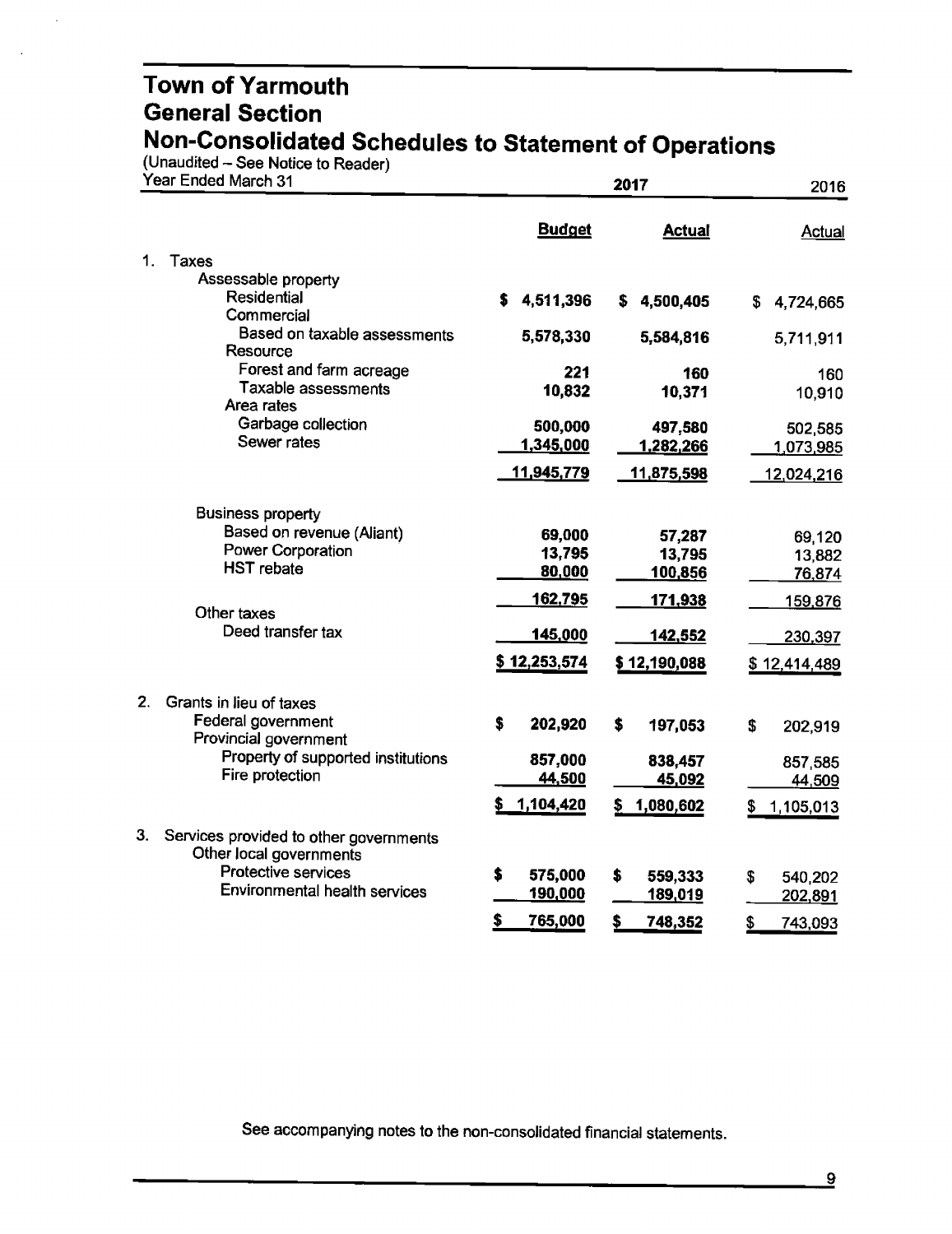$($ Unaudited – See Notice to Reader)

|    | Year Ended March 31                                                     |    |               | 2017 |                   | 2016          |
|----|-------------------------------------------------------------------------|----|---------------|------|-------------------|---------------|
|    |                                                                         |    | <b>Budget</b> |      | <b>Actual</b>     | <b>Actual</b> |
| 4. | Sales of services                                                       |    |               |      |                   |               |
|    | General government services                                             | s. | 34,100        | \$   | 20,283            | \$<br>8,118   |
|    | First Nation fire protection                                            |    | 11,000        |      | 10,339            | 10,226        |
|    | Sewer agreements                                                        |    | 2,400         |      |                   | 2,400         |
|    |                                                                         | \$ | 47,500        |      | 30,622            | 20,744        |
| 5. | Other revenue from own sources                                          |    |               |      |                   |               |
|    | Licenses and permits                                                    | \$ | 48,150        | \$   | 49,039            | \$<br>55,488  |
|    | <b>Fines</b>                                                            |    | 31,000        |      | 24,834            | 32,615        |
|    | <b>Property rentals</b>                                                 |    | 624,935       |      | 607,427           | 572,385       |
|    | Vehicle rentals                                                         |    | 191,268       |      | 191,268           | 191,268       |
|    | Parking rentals                                                         |    | 44,250        |      | 48,634            | 46,318        |
|    | Parking fines                                                           |    | 24,000        |      | 28,203            | 25,144        |
|    | Return on investments                                                   |    | 75,000        |      | 50,443            | 65,310        |
|    | Penalties and interest on taxes                                         |    | 170,100       |      | 121,368           | 152,063       |
|    | Organic tipping fees                                                    |    | 676,000       |      | 593,809           | 644,446       |
|    | <b>Fire Department recoveries</b>                                       |    | 29,000        |      | 28,500            | 28,789        |
|    | Marketing Room Levy                                                     |    | 82,500        |      | 99,648            | 93,353        |
|    | <b>Miscellaneous</b>                                                    |    | 127,550       |      | 107,062           | 132,954       |
|    | Water utility dividend<br><b>Wind turbines</b>                          |    | 100,000       |      | 100,000<br>38,079 | 100,000       |
|    |                                                                         |    | \$2,223,753   |      | \$2,088,314       | \$2,140,133   |
| 6. | Unconditional transfers from other governments<br>Provincial government |    |               |      |                   |               |
|    | Farm Acreage Grant                                                      |    |               |      |                   |               |
|    | <b>Equalization Grant</b>                                               | \$ | 219           | \$   | 221               | \$<br>219     |
|    | <b>Foundation Grant</b>                                                 |    | 677,968       |      | 677,970           | 677,970       |
|    |                                                                         |    | 50,000        |      | 50,000            | 50,000        |
|    |                                                                         |    | 728,187       |      | 728,191           | 728,189       |
| 7. | Conditional transfers from federal/                                     |    |               |      |                   |               |
|    | provincial/local governments                                            |    |               |      |                   |               |
|    | Public Transit Assistance program                                       | \$ |               | \$   | 50,000            | \$            |
|    | Connect2 program<br>Regional training                                   |    |               |      | 53,000            |               |
|    | Main Street program                                                     |    | 28,000        |      | 45,310            |               |
|    | Other                                                                   |    |               |      | 12,500            | 12,500        |
|    |                                                                         |    |               |      | 17,873            | 30,629        |
|    |                                                                         |    | 28,000        | \$   | 178,683           | \$<br>43,129  |
|    |                                                                         |    |               |      |                   |               |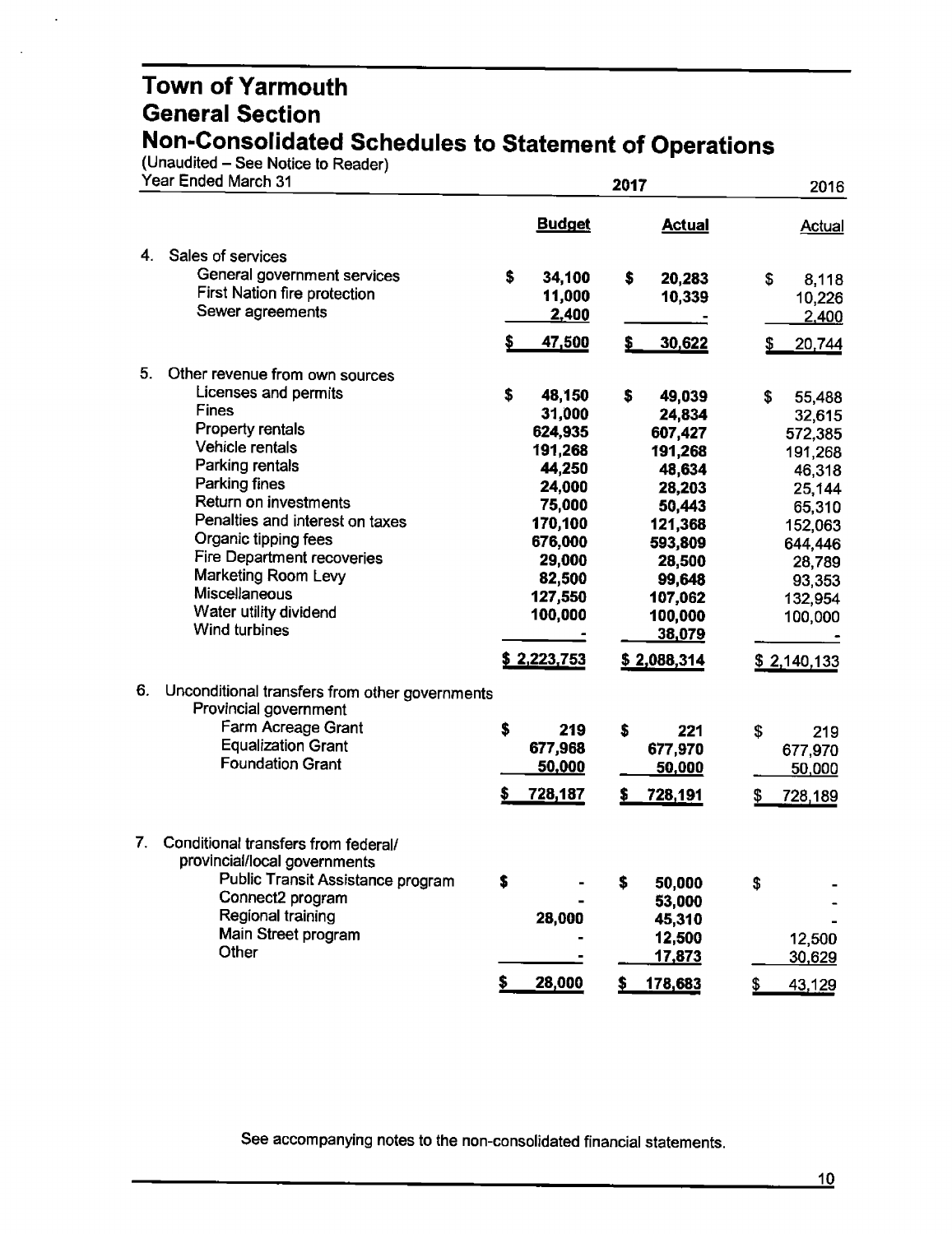(Unaudited – See Notice to Reader)

| Year Ended March 31                                                   |               | 2017            |                 |  |
|-----------------------------------------------------------------------|---------------|-----------------|-----------------|--|
|                                                                       | <b>Budget</b> | <b>Actual</b>   | <b>Actual</b>   |  |
| 8.<br>Other transfers                                                 |               |                 |                 |  |
| Sick accrual<br>Transfer from prior years' surplus                    | \$<br>134,664 | \$<br>127,412   | \$<br>134,664   |  |
|                                                                       | 75,000        |                 |                 |  |
|                                                                       | 209,664       | 127,412         | 134,664<br>S    |  |
| <b>Total revenue</b>                                                  | \$17,360,098  | \$17,172,264    | \$17,329,454    |  |
| 9.<br>General government services<br>Legislative                      |               |                 |                 |  |
| Mayor                                                                 |               |                 |                 |  |
| Remuneration<br>Council                                               | \$<br>42,410  | \$<br>43,260    | \$<br>42,095    |  |
| Remuneration                                                          | 136,847       | 127,281         | 137,204         |  |
| <b>Expenses</b>                                                       | 37,715        | 28,756          | 32,753          |  |
| Other                                                                 | 72,876        | 65,283          | 89,557          |  |
|                                                                       | 289,848       | 264,580         | 301,609         |  |
| General administrative                                                |               |                 |                 |  |
| Administrative                                                        | 896,843       | 963,042         | 882,492         |  |
| Post employment benefits                                              | 14,800        |                 |                 |  |
| <b>Financial management</b><br>Taxation                               | 37,200        | 36,931          | 41,369          |  |
| Reduced taxation - Sections 69 & 71                                   | 300,000       | 305,041         | 314,234         |  |
|                                                                       | 1,248,843     | 1,305,014       | 1,238,095       |  |
| Other general government services                                     |               |                 |                 |  |
| Conventions and delegations<br>General accident and damage claims and | 4,850         | 5,554           | 5,112           |  |
| public liability insurance                                            | 24,600        | 27,181          | 29,920          |  |
| Grants to organizations                                               | 70,000        | 68,938          | 72,300          |  |
| Other                                                                 | 16,000        | 13,572          | 8,795           |  |
|                                                                       | 115,450       | 115,245         | 116,127         |  |
|                                                                       | 1,654,141     | 1,684,839<br>\$ | 1,655,831<br>\$ |  |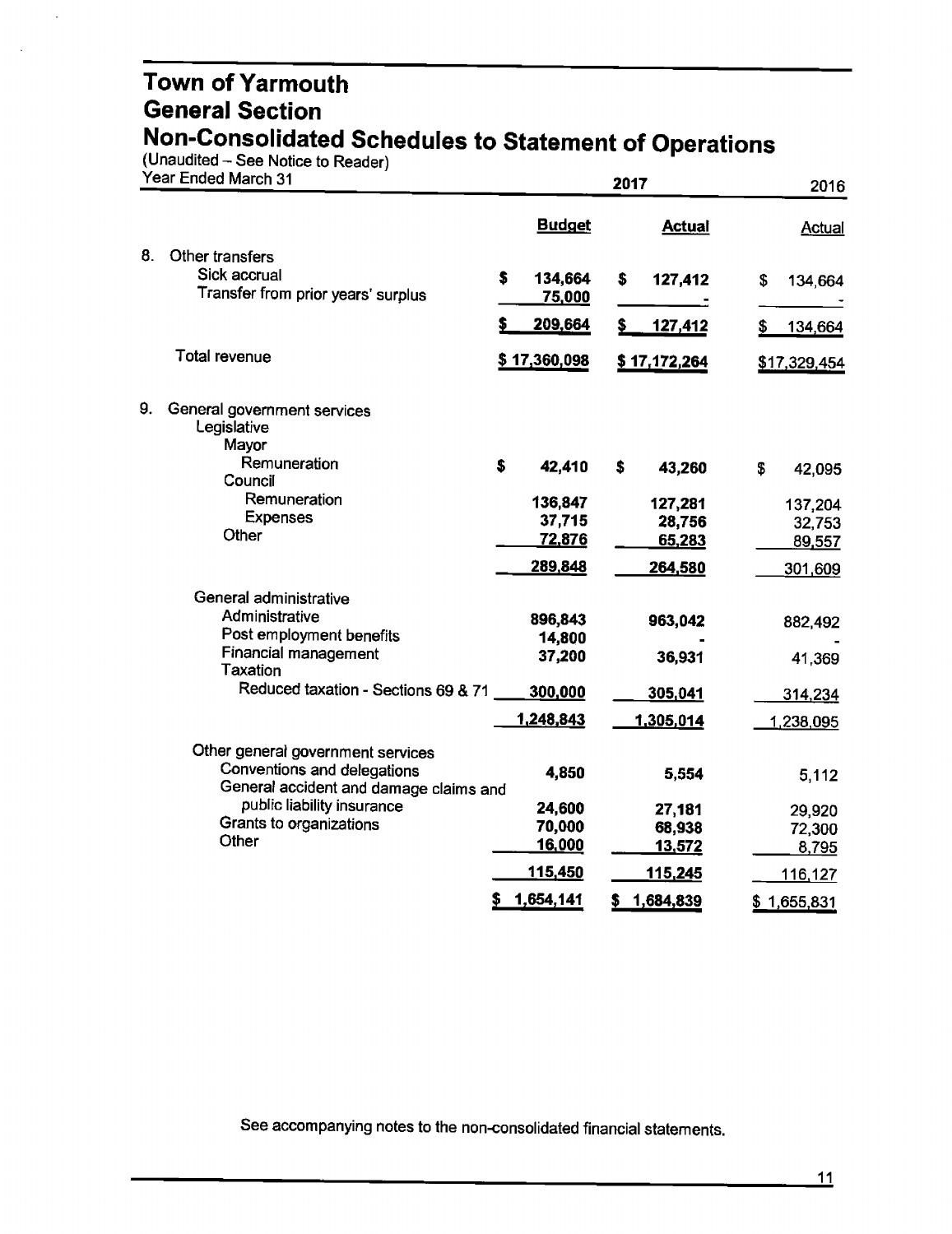(Unaudited – See Notice to Reader)

| Year Ended March 31                                     |                         | 2016              |                   |
|---------------------------------------------------------|-------------------------|-------------------|-------------------|
|                                                         | <b>Budget</b>           | <b>Actual</b>     | Actual            |
| 10. Protective services                                 |                         |                   |                   |
| Police protection                                       |                         |                   |                   |
| Administration                                          | \$<br>187,102           | S.<br>189,141     | \$<br>191,242     |
| <b>RCMP</b> contract                                    | 1,980,000               | 1,916,839         | 1,898,383         |
| <b>RCMP Telecom Service</b>                             | 165,000                 | 173,104           | 159,323           |
| Police station and buildings                            | 57,000                  | 72,399            | 63,047            |
| Law enforcement                                         | 2,389,102               | 2,351,483         | 2,311,995         |
| Administration                                          |                         |                   |                   |
|                                                         | 42,237                  | 38,041            | 39,631            |
| Fire protection                                         |                         |                   |                   |
| Administration                                          | 148,500                 | 154,581           | 143,743           |
| Fire fighting force                                     | 1,129,075               | 1,184,175         | 1,134,534         |
| Water supply and hydrants<br>Fire station and buildings | 420,096                 | 169,026           | 382,358           |
| Firefighting equipment                                  | 241,936                 | 226,493           | 238,546           |
| Other                                                   | 293,188<br>76,500       | 321,937           | 331,473           |
|                                                         |                         | 74,478            | 60,656            |
| Other                                                   | 2,309,295               | 2,130,690         | 2,291,310         |
| <b>Building inspector</b>                               | 100,002                 | 144,564           | 101,621           |
| Animal and pest control                                 | 30,400                  | 27,681            | 32,816            |
| <b>Emergency Measures</b>                               | 27,000                  | 25,760            | 24,970            |
|                                                         | 157,402                 | 198,005           | 159,407           |
|                                                         | <u>\$4.898,036</u>      | \$4,718,219       | \$4,802,343       |
| 11. Transportation services                             |                         |                   |                   |
| Common services                                         | $\mathbf{s}$<br>920,111 | S<br>868,628      | S<br>894,029      |
| Road transport                                          |                         |                   |                   |
| General equipment                                       | 228,096                 | 229,949           | 209,659           |
| Workshops and buildings                                 | 83,820                  | 87,782            | 69,054            |
| Roads and streets<br><b>Street lighting</b>             | 450,000                 | 419,511           | 300,923           |
| Parking                                                 | 48,000                  | 47,111            | (31, 979)         |
| <b>Traffic services</b>                                 | 53,972<br>90,520        | 52,551            | 62,064            |
| Public transit                                          | 112,340                 | 86,991<br>135,833 | 111,662           |
| Other transportation costs                              |                         | (74, 269)         | 34,498<br>106,335 |
|                                                         | \$1,986,859             | \$1,854,087       |                   |
|                                                         |                         |                   | \$1,756,245       |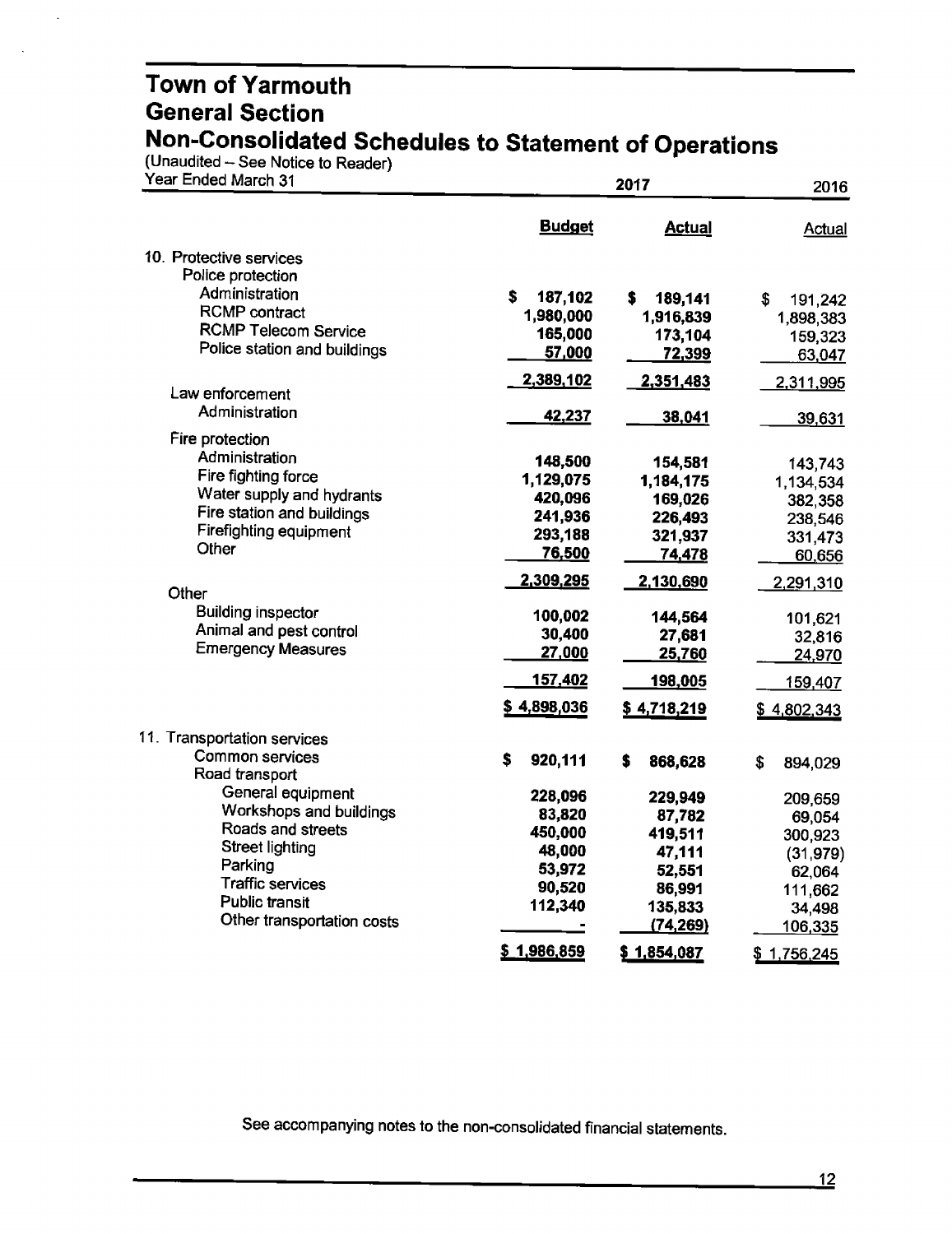(Unaudited – See Notice to Reader)

 $\ddot{\phantom{0}}$ 

| Year Ended March 31                                                |                | 2017          |                |  |
|--------------------------------------------------------------------|----------------|---------------|----------------|--|
|                                                                    | <b>Budget</b>  | <b>Actual</b> | <b>Actual</b>  |  |
| 12. Environmental health services                                  |                |               |                |  |
| Sewage collection and disposal                                     | \$1,153,084    | \$1,148,835   | \$1,141,447    |  |
| Landfill operations                                                | 501,780        | 491,136       | 514,663        |  |
| Solid waste reduction                                              | 35,132         | 29,033        | 27,679         |  |
| Landfill closure                                                   | 27,000         | 28,316        | 17,919         |  |
| Compost facility operations                                        | 621,558        | 595,935       | 680,531        |  |
|                                                                    | \$2,338,554    | \$2,293,255   | \$2,382,239    |  |
| 13. Environmental development services                             |                |               |                |  |
| Planning and zoning                                                | \$<br>308,012  | s<br>299,647  | \$<br>373,158  |  |
| Waterfront Development Corporation Limited                         | 72,000         | 72,000        | 47,240         |  |
| Heritage inventory project / 250 <sup>th</sup> Anniversary         | 17,380         | 15,155        | 39,568         |  |
| Development Authority Marketing Levy                               | 127,500        | 120,499       | 127,591        |  |
| Physician search                                                   | 10,000         | 778           | 15,937         |  |
| Yarmouth Area Industrial Commission                                | 90,000         | 128,595       | 102,236        |  |
| Main Street Development                                            | 95,000         | 117,374       | 88,690         |  |
| Tourism Association grant                                          | 65,000         | 70,417        | 85,449         |  |
| Mariners Centre Management Board                                   | 35,000         | 159,854       | 80,448         |  |
| <b>GIS Technology project</b>                                      | 47,954         | 31,408        | 39,410         |  |
| Yarmouth International Airport Corporation                         | 220,000        | 252,530       | 245,963        |  |
| Medical clinics                                                    | 55,000         | 37,065        | 57,114         |  |
| Community events                                                   | 30,000         | 6,134         | 22,612         |  |
| Ferry service                                                      | 150,000        | 225,102       | 168,508        |  |
| Development studies and promotions                                 | 30,000         | 1,474         | 21,511         |  |
| High school maintenance                                            | 141,400        | 112,523       | 103,571        |  |
| Economic development                                               | <u>165,452</u> | 201,778       | 242,779        |  |
|                                                                    | \$1,659,698    | \$1,852,333   | \$1,861,785    |  |
| 14. Recreation and cultural services                               |                |               |                |  |
| <b>Recreation facilities</b>                                       |                |               |                |  |
| Parks and playgrounds<br>Cultural buildings and facilities         | 301,161<br>s   | S<br>295,667  | \$<br>195,086  |  |
| Sweeney's Museum                                                   | 34,535         | 35,875        | 28,500         |  |
| Town property maintenance                                          | 25,000         | 25,000        | 12,500         |  |
| Recreation contract                                                | 295,000        | 306,909       | 308,425        |  |
| Waterfront maintenance<br>Other recreational and cultural services | 142,591        | 158,284       | 172,653        |  |
| Programs                                                           | 6,960          | 8,295         |                |  |
| <b>YMCA</b>                                                        | 55,000         | 53,719        | 7,697          |  |
| Tree program                                                       | 20,000         | 12,628        | 55,000         |  |
|                                                                    |                |               | 2,433          |  |
|                                                                    | 880,247<br>5   | 896,377<br>\$ | 782,294<br>\$. |  |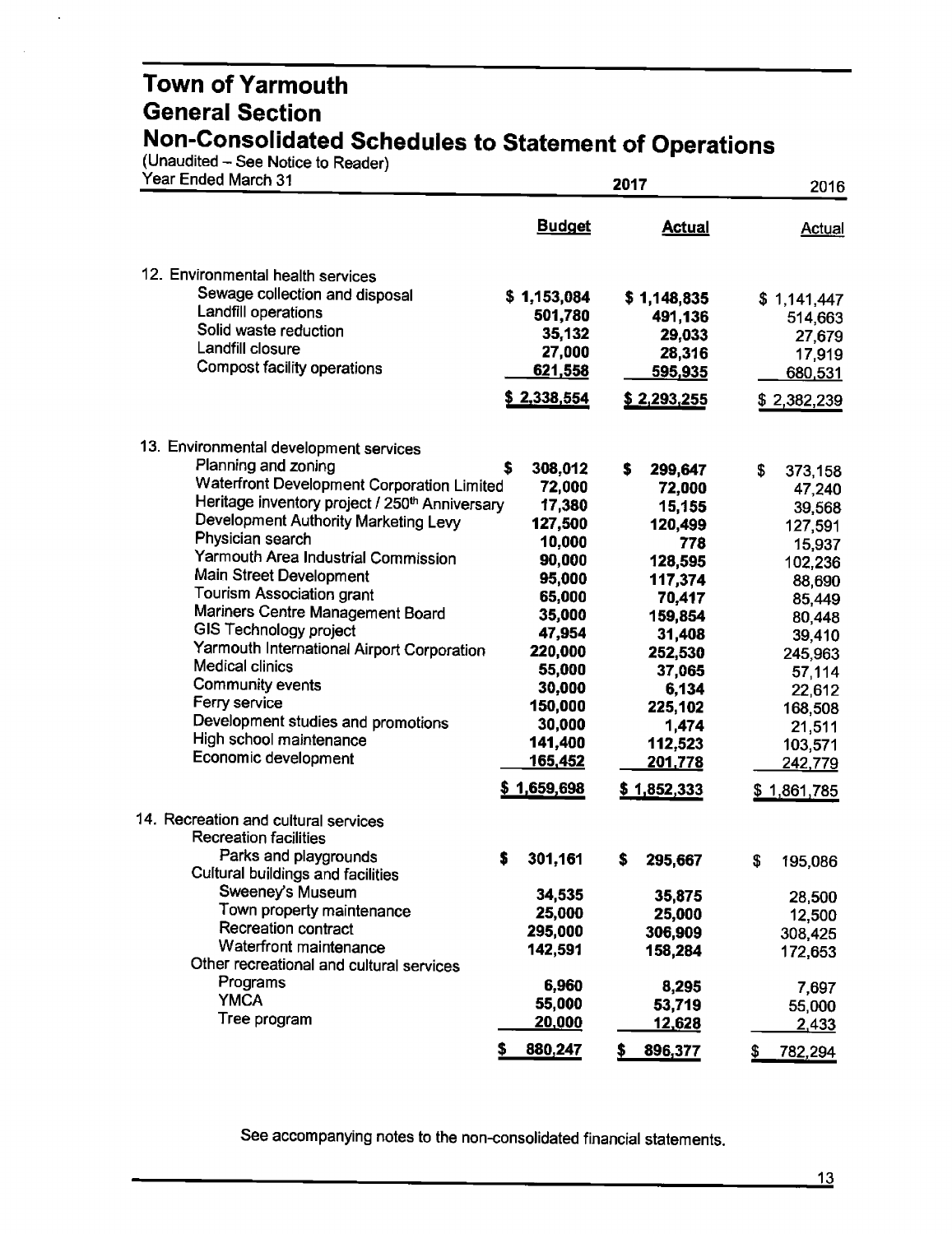(Unaudited – See Notice to Reader)

 $\overline{\phantom{a}}$ 

| Year Ended March 31                        |               | 2016          |                 |
|--------------------------------------------|---------------|---------------|-----------------|
|                                            | <b>Budget</b> | <b>Actual</b> | <b>Actual</b>   |
| 15. Fiscal services                        |               |               |                 |
| Debt charges                               |               |               |                 |
| Interest on long-term debt                 | \$<br>77,518  | \$<br>75,738  | \$<br>86,293    |
| Interest on short-term debt                | 5,000         |               |                 |
| Principal installments on                  |               |               |                 |
| long-term debt                             | 266,667       | 266,667       | 266,667         |
| Valuation and allowances                   |               |               |                 |
| Loss on disposal of assets                 |               | 2,702         |                 |
| Uncollectible taxes                        | 27,500        | 94,077        | 14,486          |
| Other uncollectible amounts                |               |               | 114,592         |
| Other funds                                |               |               |                 |
| Capital Reserve Fund                       | 20,000        |               | 20,000          |
| <b>Capital Fund</b>                        | 1,825,479     | 1,630,554     | 1,977,305       |
| Conditional transfers to other governments |               |               |                 |
| and agencies                               |               |               |                 |
| Regional library                           | 44,619        | 44,478        | 44,478          |
| Tri-County Regional School Board           | 1,299,000     | 1,298,979     | 1,297,197       |
| Municipality of the District of            |               |               |                 |
| Argyle - ferry terminal                    |               | 5,911         | 11,647          |
| Municipality of the District of            |               |               |                 |
| Yarmouth - ferry terminal                  |               | 11,823        | 23,294          |
| <b>Public Housing</b>                      | 201,047       | 233,620       | 221,009         |
| Correctional appropriation                 | 88,712        | 88,712        | 90,694          |
| <b>Assessment services</b>                 | 86,576        | 86,577        | 88,547          |
|                                            | 3,942,118     | \$3,839,838   | 4,256,209<br>S. |
| Total expenditures                         | \$17,359,653  | \$17,138,948  | \$17,496,946    |
|                                            |               |               |                 |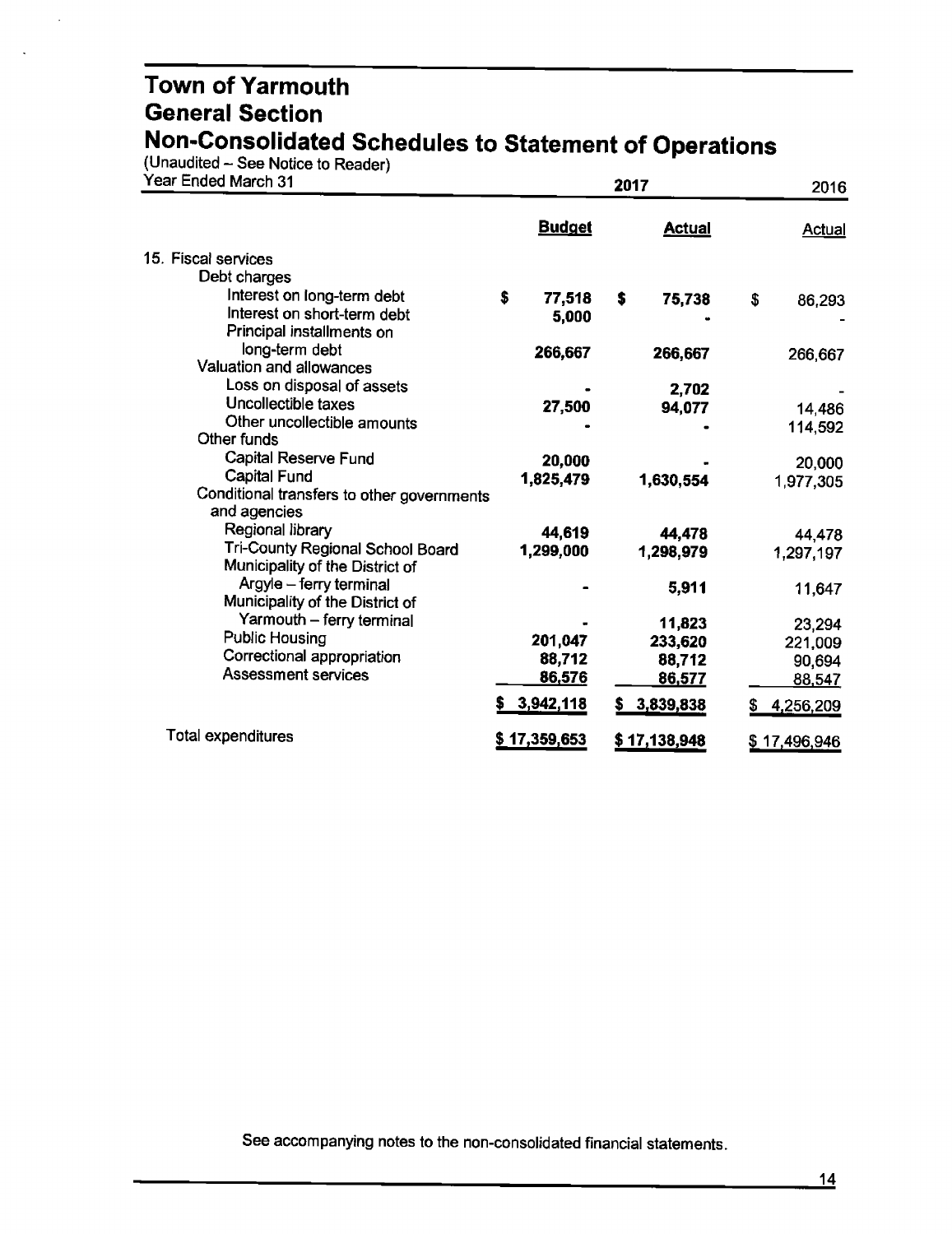#### **Town of Yarmouth Water Utility Non-Consolidated Statement of Operations**

(Unaudited – See Notice to Reader

| Year Ended March 31                                   |               | 2017          |               |  |
|-------------------------------------------------------|---------------|---------------|---------------|--|
|                                                       | <b>Budget</b> | <b>Actual</b> | <b>Actual</b> |  |
| Operating revenues                                    |               |               |               |  |
| Domestic, commercial and industrial water             | \$1,999,283   | \$2,273,246   | \$1,886,124   |  |
| Public fire protection                                | 508,502       | 216,538       | 465,621       |  |
| Other                                                 | <u>16,000</u> | 20,415        | <u>21,641</u> |  |
|                                                       | 2,523,785     | 2,510,199     | 2,373,386     |  |
| Operating expenditures                                |               |               |               |  |
| Source of supply (Page 19)                            | 94,219        | 285,905       | 145,470       |  |
| Power and pumping (Page 19)                           | 295,919       | 249,952       | 227,733       |  |
| Water treatment (Page 19)                             | 565,920       | 592.094       | 618,853       |  |
| Transmission and distribution (Page 19)               | 445,859       | 203,897       | 274,167       |  |
| Administrative and general (Page 20)                  | 446,991       | 462,948       | 426,811       |  |
| Amortization                                          | 328,713       | 307,409       | 291,598       |  |
| <b>Taxes</b>                                          | 82,658        | 78,804        | 80,087        |  |
|                                                       | 2,260,279     | 2,181,009     | 2,064,719     |  |
| Operating profit                                      | 263,506       | 329,190       | 308,667       |  |
| Non-operating expenditures (revenues)<br>Debt charges |               |               |               |  |
| Principal                                             | 121,767       | 120,000       | 120,000       |  |
| Interest                                              | 17,489        | 13,591        | 19,234        |  |
| Dividend to Operating Fund                            | 100,000       | 100,000       | 100,000       |  |
| Capital expenditures                                  | 25,000        |               |               |  |
| Other interest                                        | (750)         | (2,891)       | (931)         |  |
|                                                       | 263,506       | 230,700       | 238,303       |  |
| Annual surplus                                        | \$            | 98,490        | 70,364        |  |
| Accumulated surplus, beginning of year                |               | 731,486       | 661,122       |  |
| Accumulated surplus, end of year                      |               | 829,976       | 731,486       |  |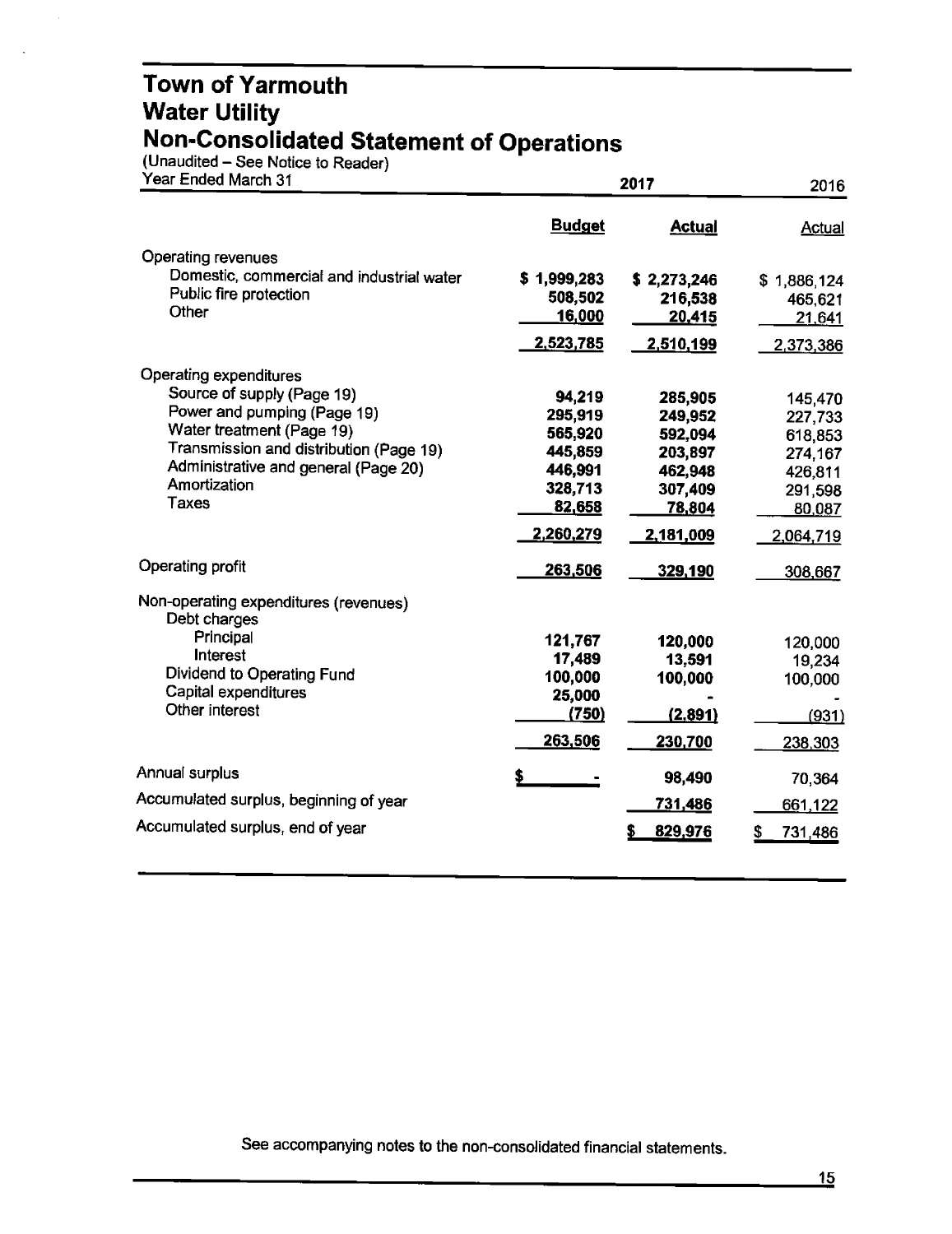#### **Town of Yarmouth Water Utility Non-Consolidated Operating Fund Balance Sheet**

(Unaudited – See Notice to Reader)

| March 31                                                  | 2017             | 2016            |
|-----------------------------------------------------------|------------------|-----------------|
| <b>Assets</b><br>Cash and cash equivalents                | 538,918<br>S.    | 397,210<br>\$   |
| <b>Receivables</b>                                        |                  |                 |
| Rates (less allowance for doubtful accounts \$9,723;      |                  |                 |
| 2016 - \$22,222)                                          | 723,876          | 463,807         |
| Due from other local governments                          | 3,284            | 3.284           |
| Due from Water Utility, Capital Fund<br>Other receivables |                  | 79,058          |
| Trade                                                     |                  |                 |
| <b>HST</b>                                                | 16,339<br>25,784 | 3,411<br>28,171 |
|                                                           |                  |                 |
|                                                           | 769,283          | 577,731         |
| Prepaid expenses                                          |                  | 2,625           |
| Inventories, at cost                                      | 15,000           | 15,000          |
|                                                           | \$1,323,201      | 992,566         |
| <b>Liabilities</b><br>Payables and accruals               |                  |                 |
| Payable to Town, Operating Fund                           | s.<br>241,884    | \$<br>160,192   |
| Payable to Water Utility, Capital Fund                    | 193,467          |                 |
| Prepayment of water rates                                 | 10,991           | 14,915          |
| Other                                                     | 46,883           | 85,973          |
|                                                           | 493,225          | 261,080         |
| <b>Accumulated surplus</b>                                |                  |                 |
| <b>Accumulated surplus</b>                                | 829,976          | 731,486         |
|                                                           | \$1,323,201      | 992,566         |
|                                                           |                  |                 |
|                                                           |                  |                 |

On Behalf of the Town Council

*1* **Mayor** Administrator ~ See accompanying notes to the pon-consolidated financial statements.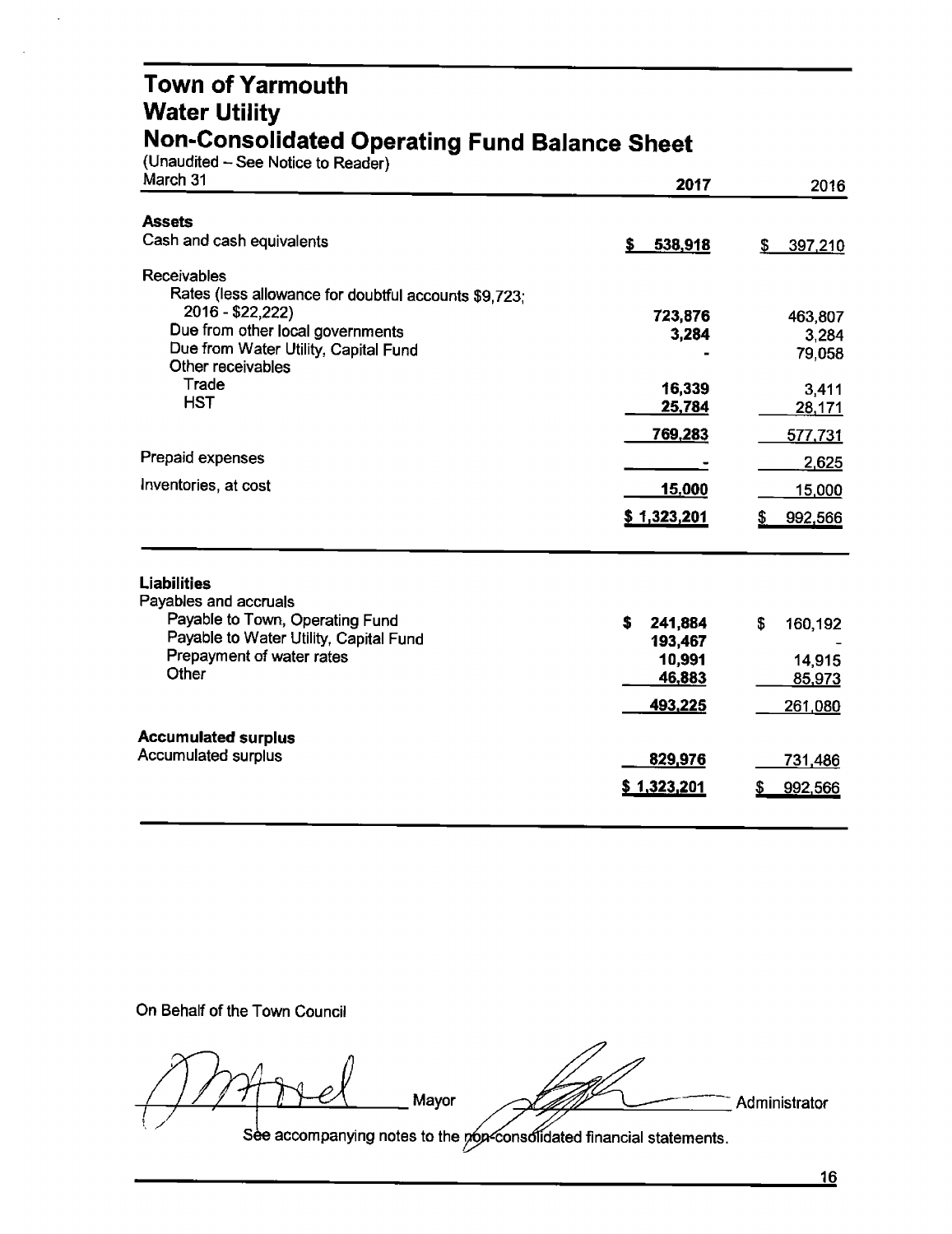#### **Town of Yarmouth Water Utility Non-Consolidated Capital Fund Balance Sheet**

(Unaudited – See Notice to Reader)

| March 31                                                                                                                                                                                | 2017                          | 2016               |
|-----------------------------------------------------------------------------------------------------------------------------------------------------------------------------------------|-------------------------------|--------------------|
| <b>Assets</b><br>Cash and cash equivalents in the amortization fund<br>Receivable from Town, Operating Fund<br>Receivable from Water Utility, Operating Fund<br>Tangible capital assets | \$<br>708,749<br>6<br>193,467 | \$<br>702,065<br>6 |
| Utility plant and equipment (Page 18)                                                                                                                                                   | <u>14,432,239</u>             | <u>14,704,761</u>  |
|                                                                                                                                                                                         | \$15,334,461                  | \$15,406,832       |
| Liabilities                                                                                                                                                                             |                               |                    |
| Payable to Town, Capital Reserve                                                                                                                                                        | S<br>200,000                  | \$<br>320,000      |
| Payable to Water Utility, Operating Fund                                                                                                                                                |                               | 79,058             |
|                                                                                                                                                                                         | 200,000                       | 399,058            |
| <b>Equity</b>                                                                                                                                                                           |                               |                    |
| Investment in capital assets (Page 18)                                                                                                                                                  | <u>15,134,461</u>             | 15,007,774         |
|                                                                                                                                                                                         | \$15,334,461                  | \$15,406,832       |
|                                                                                                                                                                                         |                               |                    |

On Behalf of the Town Council

-------------Mayor -----------Administrator

\_\_\_\_\_ Administrator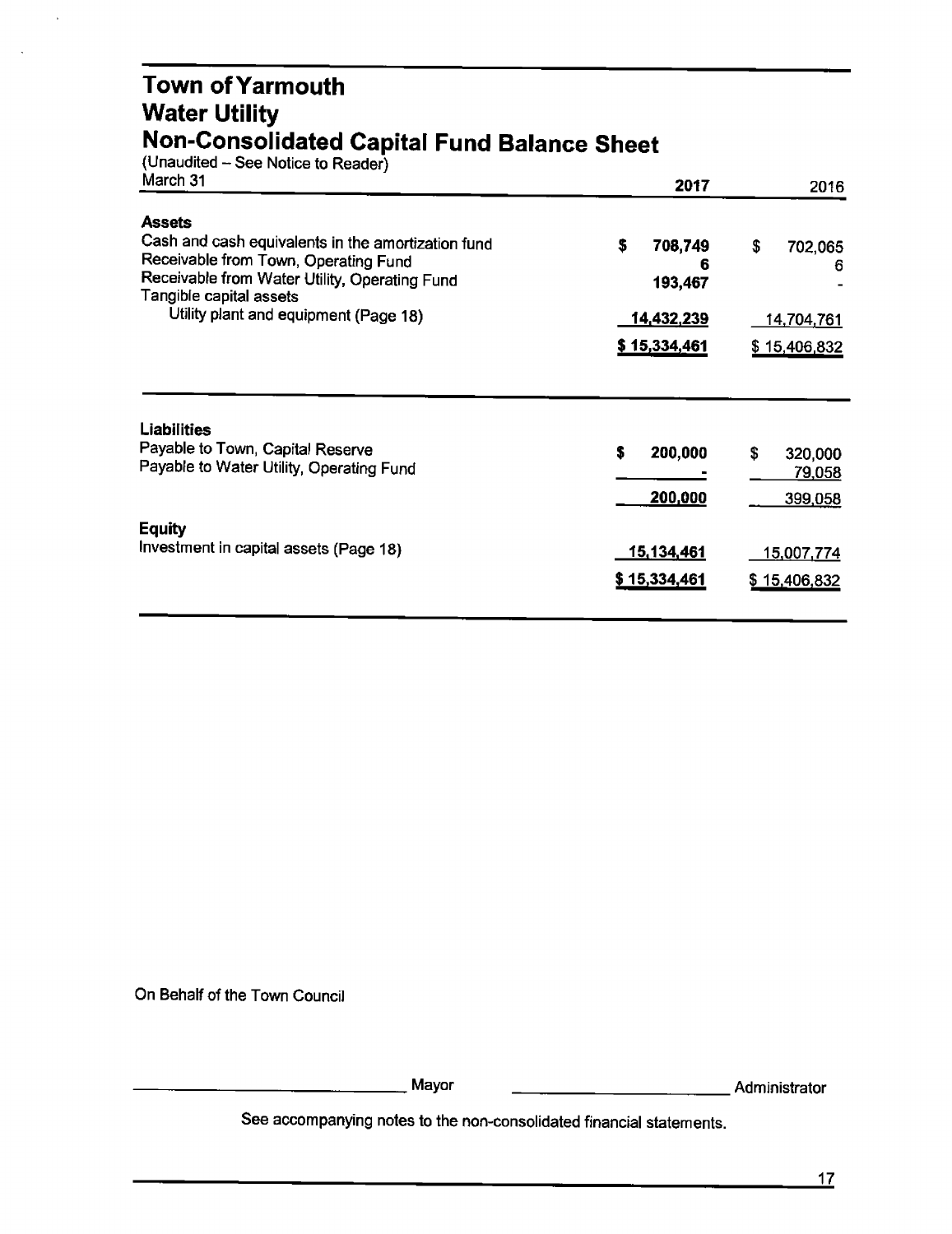#### **Town of Yarmouth Water Utility Non-Consolidated Tangible Capital Assets**

(Unaudited – See Notice to Reader)

| March 31                        | 2017         | 2016         |
|---------------------------------|--------------|--------------|
| Land and rights                 | S<br>497,249 | S<br>497,249 |
| Structures and improvements     | 12,920,038   | 12,920,038   |
| Electrical pumping equipment    | 376,033      | 376,033      |
| Office equipment                | 158,162      | 145,588      |
| Purification equipment          | 142,952      | 142,952      |
| Transmission mains              | 1,280,758    | 1,280,758    |
| <b>Distribution mains</b>       | 3,316,645    | 3,294,326    |
| <b>Services</b>                 | 298,877      | 298,877      |
| Meter and meter installation    | 167,798      | 167,798      |
| <b>Hydrants</b>                 | 120,256      | 120,256      |
| Dam repairs                     | 240,858      | 240,865      |
| <b>Transportation equipment</b> | 137,297      | 249,944      |
| Tools and work equipment        | 25,754       | 25,754       |
|                                 | 19,682,677   | 19,760,438   |
| Accumulated amortization        | (5,250,438)  | (5,055,677)  |
| Net book value                  | 14,432,239   | \$14,704,761 |

#### **Non-Consolidated Statement of Investment in Capital Assets**

| (Unaudited – See Notice to Reader)<br>March 31                   | 2017                  | 2016                    |
|------------------------------------------------------------------|-----------------------|-------------------------|
| Balance, beginning of year                                       | \$15,007,774          | \$14,880,822            |
| Add<br>Term debt retired<br>Interest earned on amortization fund | 120,000<br>6,687      | 120,000<br>6,952        |
| Balance, end of year                                             | 126,687<br>15,134,461 | 126,952<br>\$15,007,774 |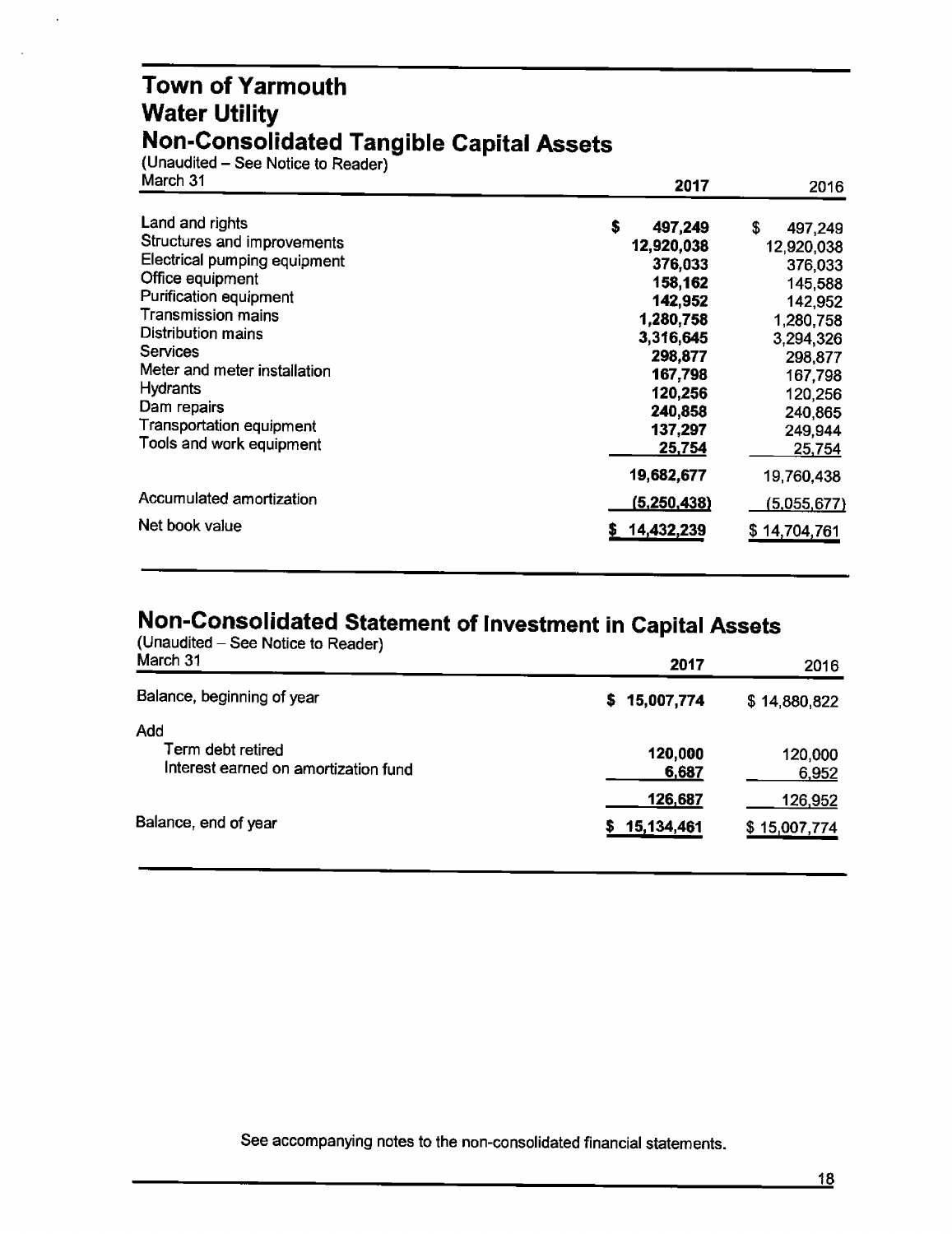#### **Town of Yarmouth Water Utility Non-Consolidated Schedules to Statement of Operations**

(Unaudited - See Notice to Reader)

| Year Ended March 31                              |                | 2016          |               |
|--------------------------------------------------|----------------|---------------|---------------|
|                                                  | <b>Budget</b>  | <b>Actual</b> | <b>Actual</b> |
| Source of supply                                 |                |               |               |
| Supervision and engineering                      | \$<br>51,319   | \$<br>39,170  | \$<br>30,293  |
| Site consulting and testing                      |                | 186,714       | 23,339        |
| Other                                            | <u>42,900</u>  | 60,021        | <u>91,838</u> |
|                                                  | 94,219         | 285,905       | 145,470       |
| Power and pumping                                |                |               |               |
| Supervision and engineering                      | \$<br>36,130   | \$<br>30,408  | \$<br>30,031  |
| Fuel and power                                   | 195,185        | 145,340       | 144,546       |
| Maintenance of structure                         | 12,360         | 7,561         | 1,026         |
| Maintenance of equipment                         | 35,000         | 47,120        | 31,756        |
| <b>Supplies</b>                                  | 5,150          | 7,243         | 9,587         |
| Other including telephone                        | <u>12,094</u>  | <u>12,280</u> | <u>10,787</u> |
|                                                  | 295,919        | 249,952<br>\$ | \$227,733     |
| Water treatment                                  |                |               |               |
| Supervision and engineering                      | \$<br>36,130   | \$<br>30,408  | \$<br>30,031  |
| <b>Supplies</b>                                  | 504,040        | 543,029       | 574,341       |
| Maintenance of structure                         | 5,150          | 2,461         | 374           |
| Maintenance of equipment                         | 20,600         | <u>16,196</u> | 14,107        |
|                                                  | 565,920        | 592,094       | \$618,853     |
| Transmission and distribution                    |                |               |               |
| Supervision and engineering                      | \$<br>93,258   | \$<br>39,170  | \$<br>30,293  |
| Operation of mains                               | 31,827         | 27,496        | 32,995        |
| Operation of meters                              | 41,916         | 45,699        | 47,377        |
| Maintenance of reservoirs                        | 5,768          | 3,255         | 3,836         |
| Maintenance of structure                         | 5,150          | 4,664         | 5,089         |
| Maintenance of mains                             | 99,910         | 18,394        | 51,013        |
| Maintenance of hydrants<br>Maintenance of meters | 33,331         | 13,193        | 10,939        |
| Maintenance of services                          | 40,000         | 12,307        | 32,409        |
| Transportation and travel                        | 68,889         | 12,221        | 36,308        |
| Salaries - mowing                                | 1,802          | 496           | 533           |
| Shop expenses                                    | 2,832<br>7,725 | 12,562        | 16,715        |
| Rent                                             | 2,318          |               |               |
| Clothing                                         | 1,133          | 989           | 599           |
| Leak survey                                      | 10,000         | <u>13,451</u> | 6,061         |
|                                                  | 445,859<br>5   | 203,897<br>S. | \$274,167     |
|                                                  |                |               |               |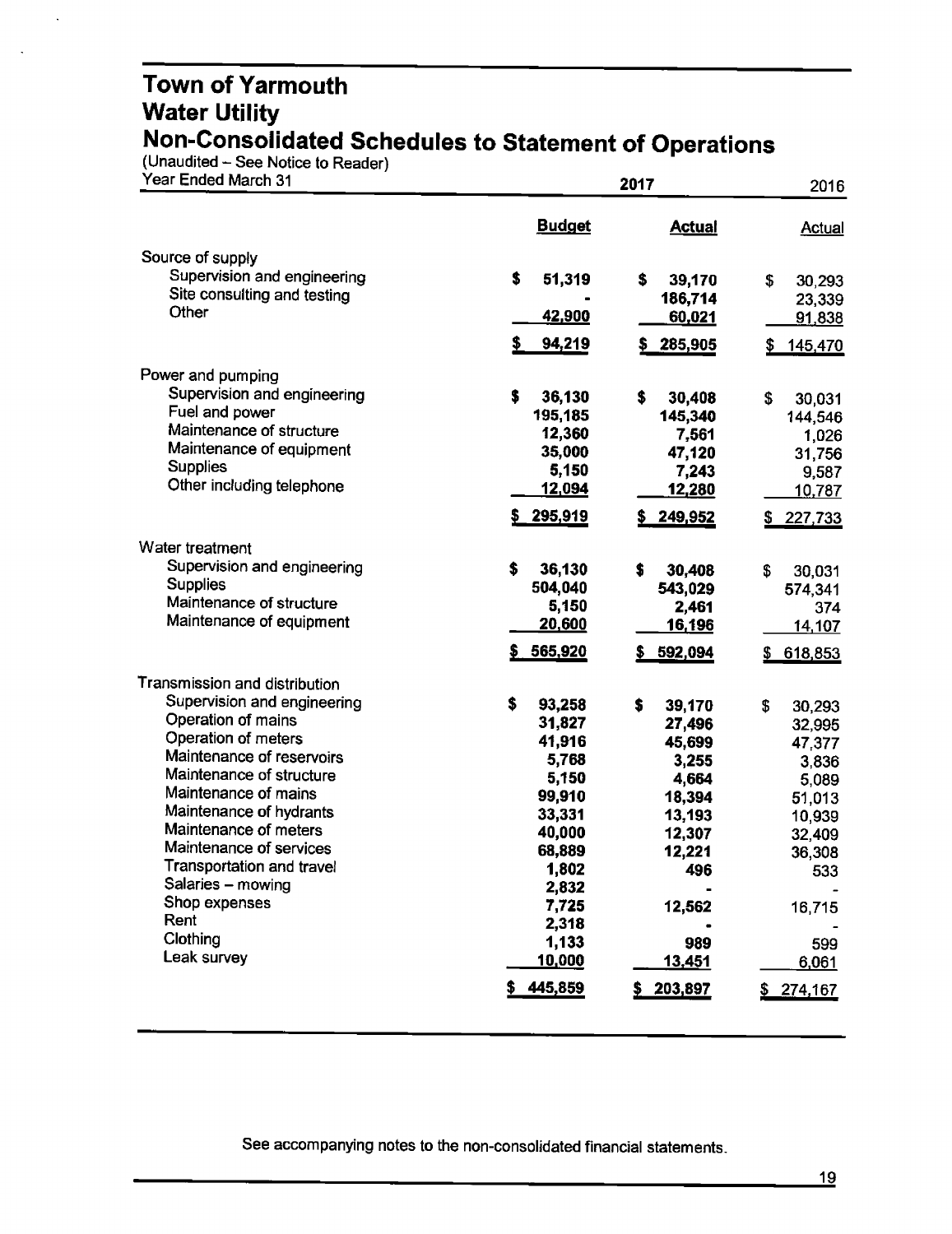#### Town of Yarmouth Water Utility Non-Consolidated Schedules to Statement of Operations

(Unaudited - See Notice to Reader)

| Year Ended March 31        | 2017          | 2016          |               |
|----------------------------|---------------|---------------|---------------|
| Administrative and general | <b>Budget</b> | <b>Actual</b> | Actual        |
| <b>Salaries</b>            | s<br>247,604  | \$234,008     | \$<br>226,859 |
| <b>Employee benefits</b>   | 112,354       | 128,994       | 123,300       |
| Insurance                  | 10,608        | 10,561        | 10.128        |
| Office                     | 10.185        | 7,570         | 5,327         |
| Rent                       | 34.776        | 30,000        | 30,000        |
| Audit                      | 6.077         | 6,000         | 5,110         |
| Regulatory expenses        | 5,356         | 2,774         | 2,688         |
| Other                      | 20,031        | 43,041        | 23,399        |
|                            | 446,991       | \$462,948     | 426,811       |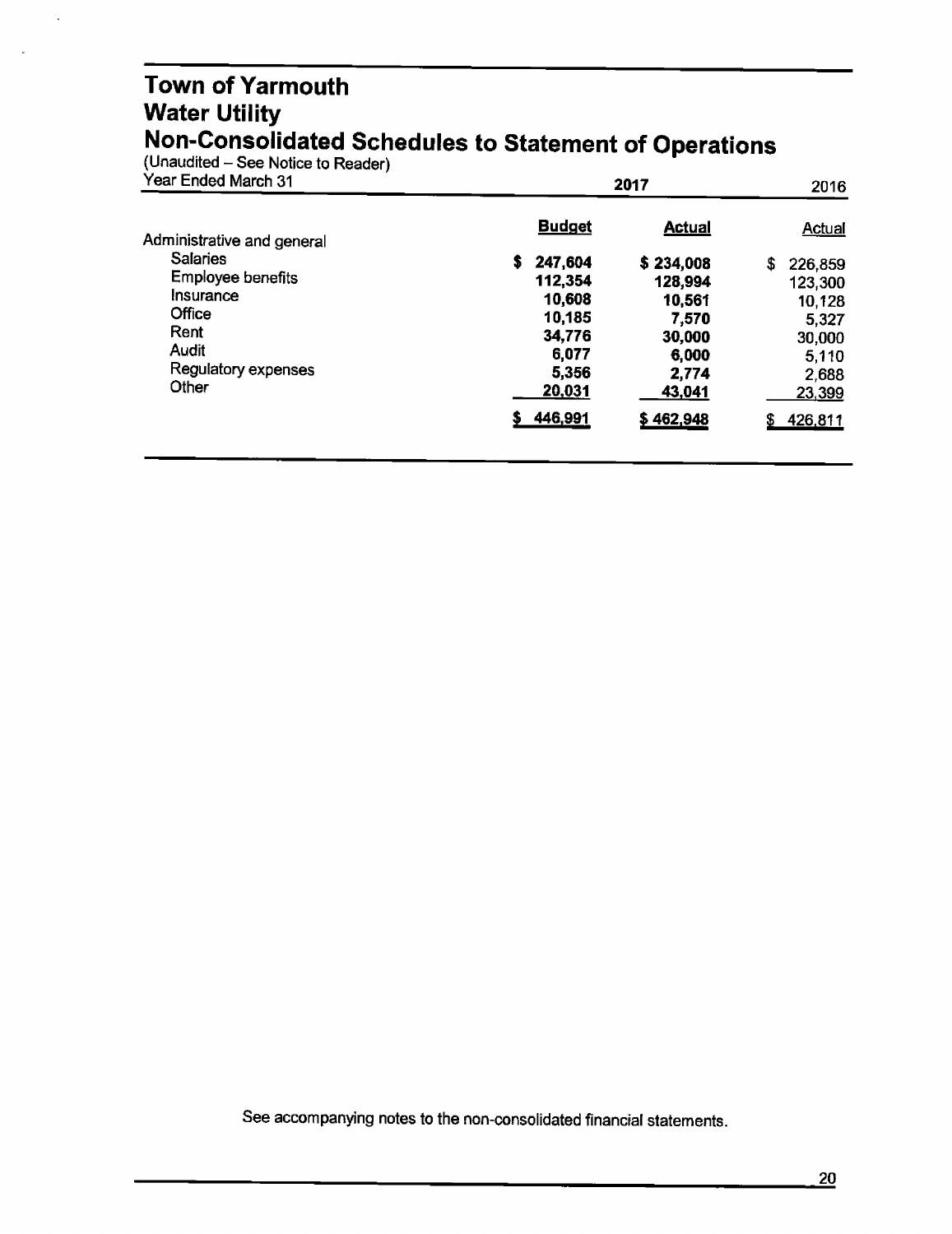#### **Town of Yarmouth Non-Consolidated Trust Fund Balance Sheet**

(Unaudited - See Notice to Reader)

| March 31                                        |                 |           |                  |           | 2017      | 2016         |
|-------------------------------------------------|-----------------|-----------|------------------|-----------|-----------|--------------|
|                                                 | War<br>Memorial | R. Bench  | Mayor's<br>photo | Heritage  | Total     | <b>Total</b> |
| <b>Assets</b>                                   |                 |           |                  |           |           |              |
| Cash and<br>cash equivalents<br>Receivable from | 7,441<br>S.     | 857<br>\$ | \$10,458         | \$221,928 | \$240,684 | \$234,438    |
| Operating fund                                  |                 | 6         | 6                |           | 26        | 26           |
|                                                 | \$<br>7,448     | \$863     | \$10,464         | \$221,935 | \$240,710 | \$234,464    |
| <b>Reserves</b><br>Trust fund reserves          | 7,448<br>S      | 863       | \$10,464         | \$221,935 | \$240,710 | \$234,464    |

# **Non-Consolidated Statement of Trust Fund Reserves**

| (Unaudited – See Notice to Reader)<br>March 31                               |   |             |   |                                   |                        |                                             | 2017                        | 2016                                     |
|------------------------------------------------------------------------------|---|-------------|---|-----------------------------------|------------------------|---------------------------------------------|-----------------------------|------------------------------------------|
| Balance, beginning<br>of year<br>Donations<br>Withdrawals<br>Interest earned | S | 7.378<br>70 | S | 855<br>-<br>$\tilde{\phantom{a}}$ | \$6,388<br>4,000<br>76 | \$219,843<br>$\tilde{\phantom{a}}$<br>2,092 | \$234,464<br>4,000<br>2,246 | \$269,333<br>3,500<br>(40, 700)<br>2,331 |
| Balance, end of year                                                         |   | 7,448       |   | 863                               | \$10,464               | \$221,935                                   | \$240,710                   | \$234,464                                |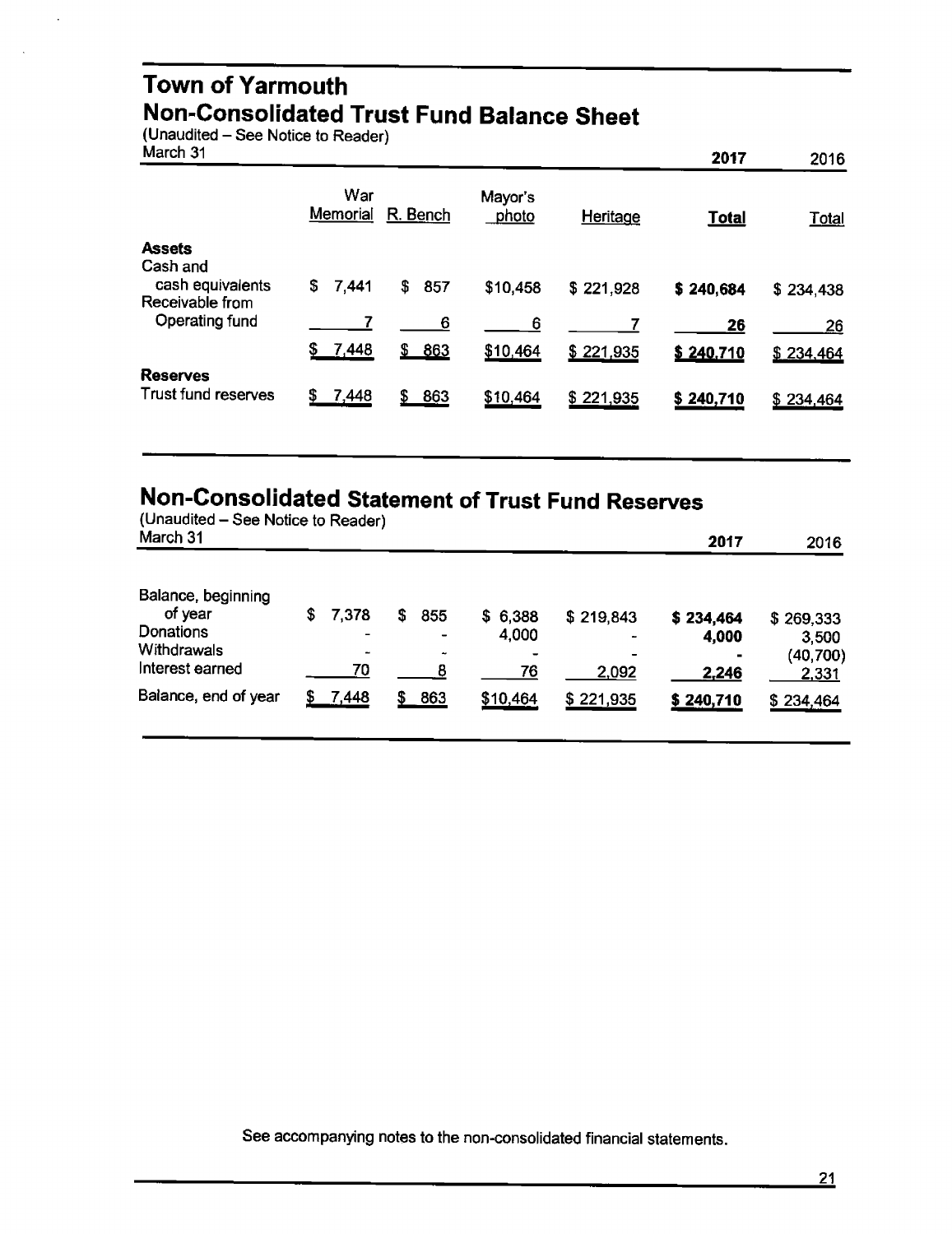#### **Town of Yarmouth Non-Consolidated Capital Reserve Fund Balance Sheet**

(Unaudited - See Notice to Reader)

| March 31                                                                                           | 2017        | 2016            |
|----------------------------------------------------------------------------------------------------|-------------|-----------------|
| <b>Assets</b>                                                                                      |             |                 |
| Cash and cash equivalents                                                                          | \$2,054,211 | \$1,915,591     |
| Receivable from Operating Fund                                                                     | 60,000      | 60,000          |
| Receivable from Water Utility, Capital Fund<br>repayable in monthly principal payments of \$10,000 |             |                 |
| with interest at 5.2%                                                                              | 200,000     | 320,000         |
|                                                                                                    |             |                 |
|                                                                                                    | \$2,314,211 | \$2,295,591     |
|                                                                                                    |             |                 |
| <b>Liabilities</b>                                                                                 |             |                 |
| Deferred revenue - gas tax                                                                         | \$1,105,179 | \$<br>876,469   |
| <b>Equity</b>                                                                                      |             |                 |
| Reserve                                                                                            | 1,209,032   | 1,419,122       |
|                                                                                                    | \$2,314,211 | S.<br>2,295,591 |
|                                                                                                    |             |                 |

# **Non-Consolidated Statement of Capital Reserve Fund**

| (Unaudited – See Notice to Reader)<br>March 31                                                                                                                         |    |                     |                                 | 2017                           | 2016                                                       |
|------------------------------------------------------------------------------------------------------------------------------------------------------------------------|----|---------------------|---------------------------------|--------------------------------|------------------------------------------------------------|
|                                                                                                                                                                        |    | Landfill<br>closure | Other                           | Total                          | <u>Total</u>                                               |
| Balance, beginning of year                                                                                                                                             | \$ | 30,598              | \$1,388,524                     | \$1,419,122                    | \$1,071,596                                                |
| Gas tax rebate deferred revenue-<br>recognized<br>Gas tax allocation<br>Gas tax utilized<br><b>Transfer from Operating Fund</b><br>Interest on investments and savings |    | 2,831               | (581, 576)<br>352,866<br>15,789 | (581,576)<br>352,866<br>18,620 | 312,999<br>(559,701)<br>559,701<br>20,000<br><u>14,527</u> |
| Balance, end of year                                                                                                                                                   | S  | 33,429              | \$1,175,603                     | \$1,209,032                    | 1,419,122                                                  |

On Behalf of the Town Council

~ *<sup>t</sup> . / . •,* ~ Mayor

See accompanying notes to the non-copsolidated financial statements.

Administrator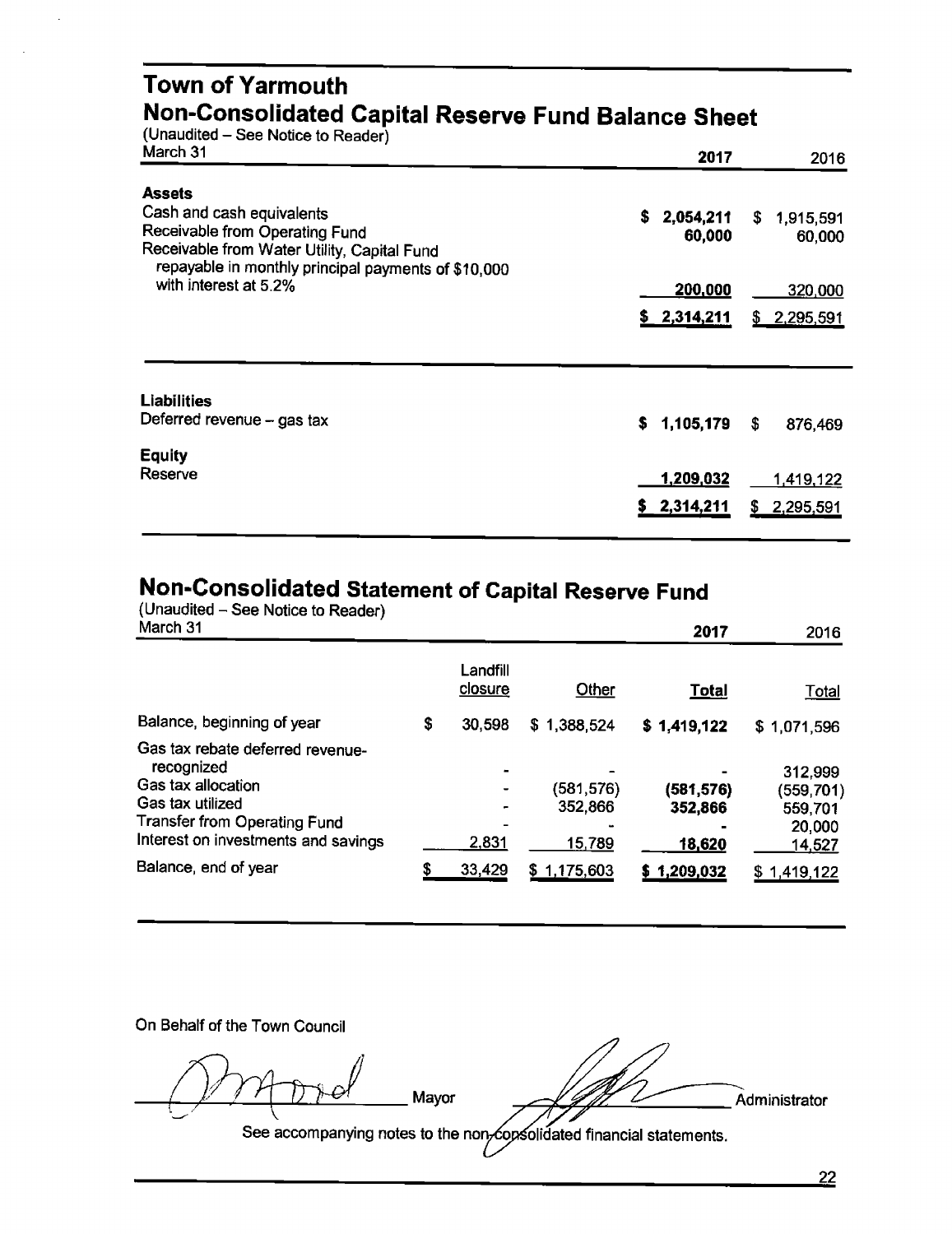| <b>Town of Yarmouth</b><br>(Unaudited - See Notice to Reader)         | Non-Consolidated Operating Reserve Fund Balance Sheet |                                         |
|-----------------------------------------------------------------------|-------------------------------------------------------|-----------------------------------------|
| March 31                                                              | 2017                                                  | 2016                                    |
| <b>Assets</b><br>Cash and cash equivalents<br>Due from Operating Fund | \$1,084,181<br>1,153,719<br>\$2,237,900               | \$1,073,955<br>1,153,719<br>\$2,227,674 |
| Equity<br>Reserve                                                     | \$2,237,900                                           | \$2,227,674                             |

# **Non-Consolidated Statement of Operating Reserve Fund**

| (Unaudited - See Notice to Reader)                      |                       |                       |  |  |
|---------------------------------------------------------|-----------------------|-----------------------|--|--|
| March 31                                                | 2017                  | 2016                  |  |  |
| Balance, beginning of year<br>Interest and other income | \$2,227,674<br>10,226 | \$2,217,041<br>10,633 |  |  |
| Balance, end of year                                    | \$2,237,900           | \$2,227,674           |  |  |
|                                                         |                       |                       |  |  |

On Behalf of the Town Council

Mayor

Administrator

23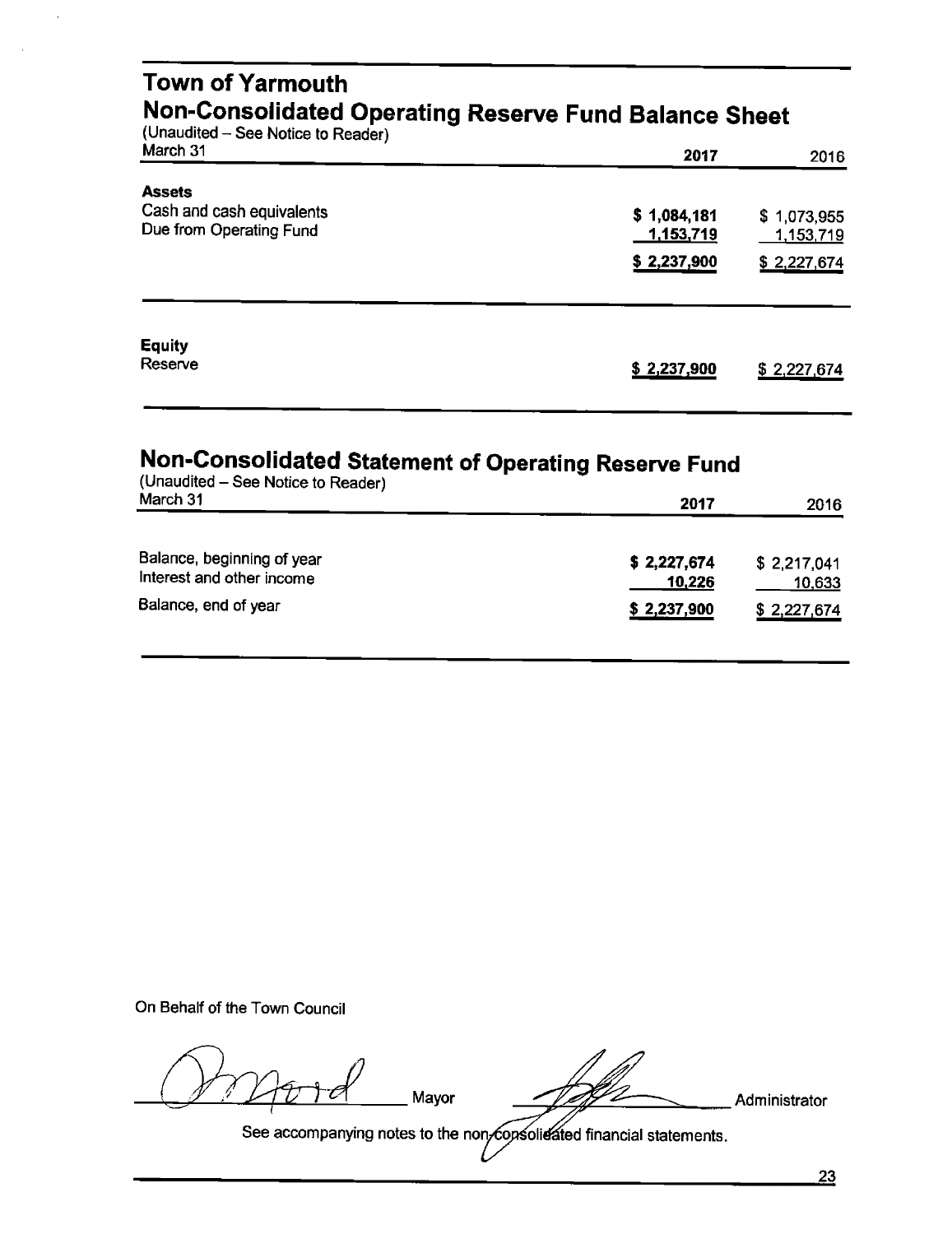### **Town of Yarmouth Notes to Non-Consolidated Financial Statements**

(Unaudited – See Notice to Reader) Year Ended March 31, 2017

| 1.<br><b>Taxes receivable</b>                                                                                                                 |                                            |                          | 2017                                                        | 2016                                               |
|-----------------------------------------------------------------------------------------------------------------------------------------------|--------------------------------------------|--------------------------|-------------------------------------------------------------|----------------------------------------------------|
|                                                                                                                                               | <b>Current</b> year                        | Prior year               | <b>Total</b>                                                | <b>Total</b>                                       |
| Balance, beginning of year<br>Current year's levy<br>Interest on outstanding taxes                                                            | S<br>10,593,332<br>112,918<br>10,706,250   | \$<br>793,534<br>793,534 | \$<br>793,534<br>10,593,332<br><u>112,918</u><br>11,499,784 | \$1,043,583<br>10,950,231<br>142,880<br>12,136,694 |
| Deduct<br>Current year's collections<br><b>Reduced taxes</b>                                                                                  | 10,028,875<br>305,041<br><u>10,333,916</u> | 593,022<br>593,022       | 10,621,897<br>305,041<br><u>10,926,938</u>                  | 11,028,926<br>314,234<br><u> 11,343,160</u>        |
| Balance, before allowance<br>Less valuation allowance                                                                                         | 372,334                                    | 200,512                  | 572,846                                                     | 793,534<br>122,689                                 |
| Balance, end of year                                                                                                                          | 372,334<br>\$                              | \$<br>200,512            | 572,846<br>s                                                | S<br>670,845                                       |
| 2.<br>Sewer rates receivable                                                                                                                  |                                            |                          | 2017                                                        | 2016                                               |
| Sewer rates receivable, gross                                                                                                                 |                                            |                          | \$<br>289,480                                               | \$<br>219,411                                      |
| Allowance<br>Balance, beginning of year<br>Accounts allowed for, net of write-offs<br>Balance, end of year                                    |                                            |                          | 13,198<br>(9,613)<br>3,585                                  | 9,835<br>3,363                                     |
| Sewer rates receivable, net                                                                                                                   |                                            |                          | 285,895<br>s                                                | <u>13,198</u><br>206,213                           |
| 3.<br>Due from (to) controlled and non-controlled agencies                                                                                    |                                            |                          | 2017                                                        | 2016                                               |
| Due from<br>Mariners Centre Management Authority<br>Western Regional Solid Waste Management Authority<br>Yarmouth Area Industrial Commission  |                                            |                          | \$<br>23,864<br>9<br>446                                    | \$<br>52,649<br>446                                |
| Yarmouth County Solid Waste Management Authority<br>Yarmouth International Airport Corporation<br>Yarmouth Waterfront Development Corporation |                                            |                          | 68<br><u>38,935</u>                                         | 164,490<br>68<br><u>58,637</u>                     |
|                                                                                                                                               |                                            |                          | \$<br>63,322                                                | S<br>276,290                                       |
| Due to<br>Yarmouth County Solid Waste Management Authority                                                                                    |                                            |                          | (75, 974)<br>Ş.                                             |                                                    |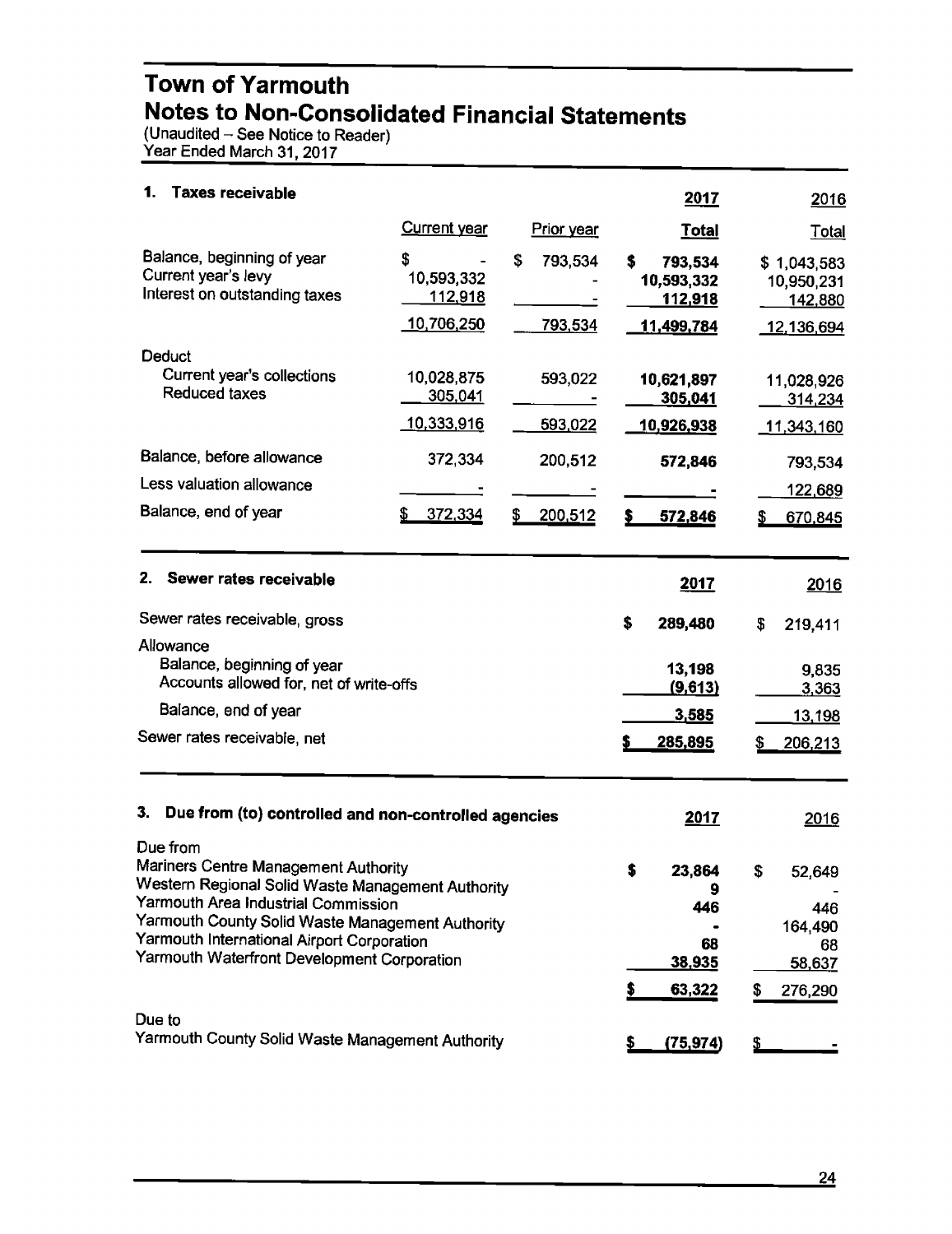#### **Town of Yarmouth Notes to Non-Consolidated Financial Statements**

(Unaudited - See Notice to Reader) Year Ended March 31, 2017

| Due to own funds<br>4.                                                                                                                                                 | 2017                                                                              | 2016                                                                  |
|------------------------------------------------------------------------------------------------------------------------------------------------------------------------|-----------------------------------------------------------------------------------|-----------------------------------------------------------------------|
| <b>Capital Fund</b><br>Capital Reserve Fund<br><b>Operating Reserve Fund</b><br><b>Trust Fund</b><br>Water Utility Operating Fund<br><b>Water Utility Capital Fund</b> | \$<br>(549, 449)<br>\$<br>60,000<br>1,153,719<br>26<br>(241, 884)<br>6<br>422,418 | (441, 679)<br>60,000<br>1,153,719<br>26<br>(160, 192)<br>6<br>611,880 |
| 5.<br><b>Accumulated surplus</b>                                                                                                                                       | <u>2017</u>                                                                       | 2016                                                                  |
| Balance, beginning of year                                                                                                                                             | \$<br>504,588<br>\$                                                               | 436,122                                                               |
| Annual surplus                                                                                                                                                         | 200,930                                                                           | 68,466                                                                |
|                                                                                                                                                                        |                                                                                   |                                                                       |

#### **6. Long-term debt**

Principal repayments required in the next five years are as follows:

|      | General<br>capital | Water<br>Utility               | <b>Total</b> |
|------|--------------------|--------------------------------|--------------|
| 2018 | \$400,000          | \$120,000                      | \$520,000    |
| 2019 | \$400,000          | \$80,000                       | \$480,000    |
| 2020 | \$300,000          | \$<br>$\overline{\phantom{0}}$ | \$300,000    |
| 2021 | \$300,000          | \$<br>$\qquad \qquad$          | \$300,000    |
| 2022 | \$300,000          | \$<br>$\blacksquare$           | \$300,000    |